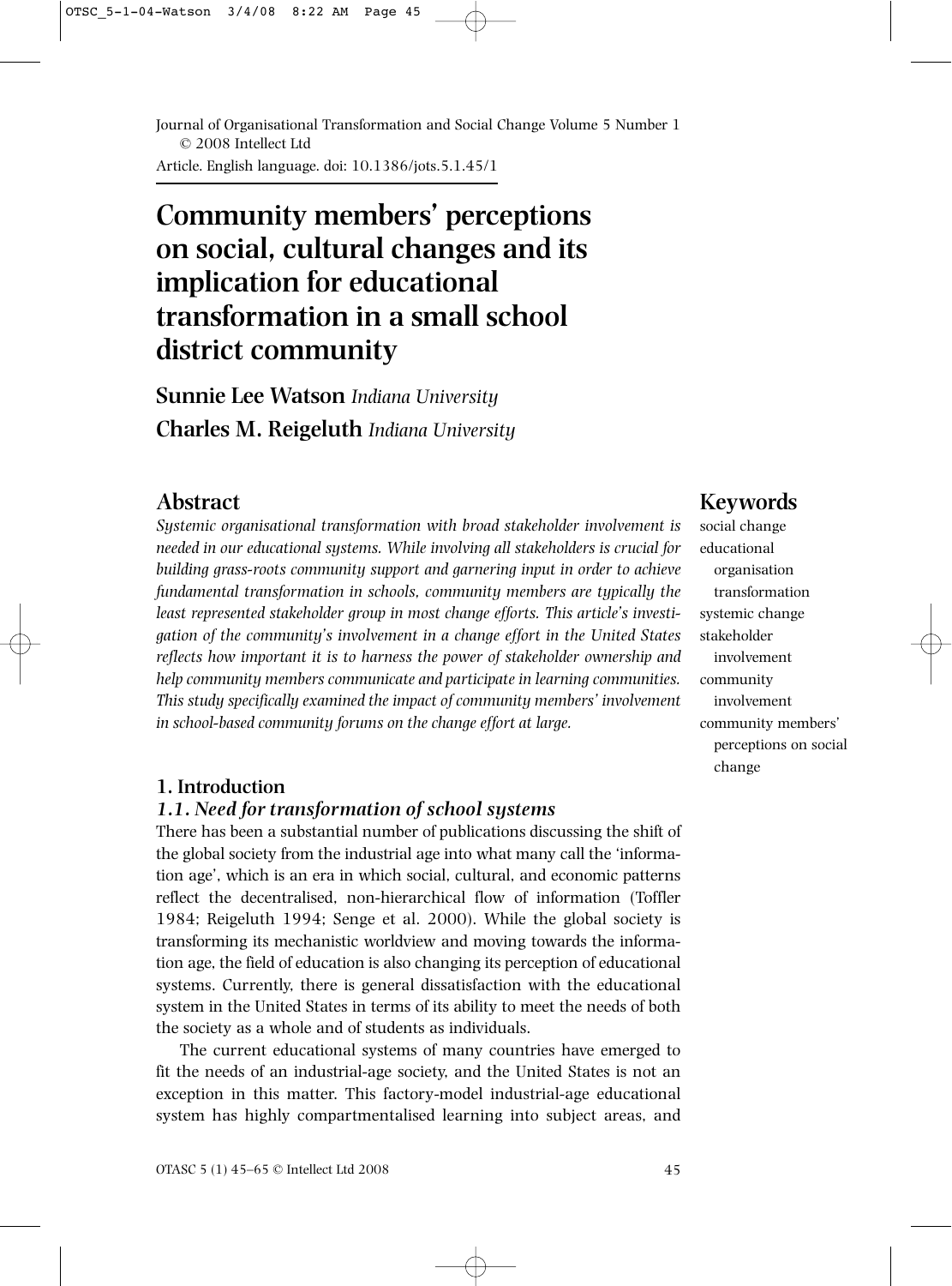students are 'treated as if they are all the same and are all expected to do the same things at the same time' (Reigeluth 1994: 204). The current educational system, with its standardisation and norm-based grading system, is not designed to meet individual learner needs; it is rather designed to sort or 'weed out' students, which was appropriate in an age when manual labour was predominant. Students in the industrial age were expected to learn the same amount of material in the same amount of time, thereby forcing the slower students to accumulate learning deficits and eventually drop out. It was important to sort learners into management or worker roles in the industrial age, and the teacher-centred, standardised paradigm of education was well suited for this purpose (Joseph and Reigeluth 2002).

However, in the current information-age global society, the majority of work entails knowledge work that requires learners to master such skills as communication, problem-solving, critical thinking and teamwork (Reigeluth 1999). Furthermore, employees are more and more expected to show initiative, manage themselves and collaborate with others. Therefore, education and training now must have a customised and learner-centred focus that the old paradigm does not offer. Systemic transformation seeks to shift from a paradigm in which time is held constant, thereby forcing achievement to vary, to a paradigm designed specifically to meet the needs of information-age learners and their communities by allowing students as much time as each needs to reach proficiency and to move on as soon as each is ready.

To achieve that goal, the educational system must move from standardisation and sorting to a completely different paradigm that supports customisation to meet individual learner's needs and prepare them for knowledge work. Over the past decade, new approaches to instruction and education have been increasingly advocated to meet these needs of the information-age society and learners (Alexander and Murphy 1993; McCombs and Whisler 1997; Reigeluth 1997; Senge et al. 2000). There is solid research about brain-based learning, learner-centred instruction, and the psychological principles of learners that provide educators with a valuable framework of the information-age paradigm of education (Alexander and Murphy 1993; Bradsford, Brown and Cocking 1999).

Nonetheless, transforming the educational system is not an easy task to achieve. While isolated changes, typically at the school level, have been attempted over the past several decades, their impact on the educational system has been negligible. It has become clear that this is not a simple job for a single person or institution. Teachers, administrators, parents, policy makers, professors, students and all stakeholder groups must work together, as they cannot change such a complex system by themselves.

In order to make a significant transformation in the educational system happen, a systems approach to transformation in school systems is fundamental. In fact, systemic transformation in school systems is essential, and, indeed, inevitable. The educational systems' inadequacies clearly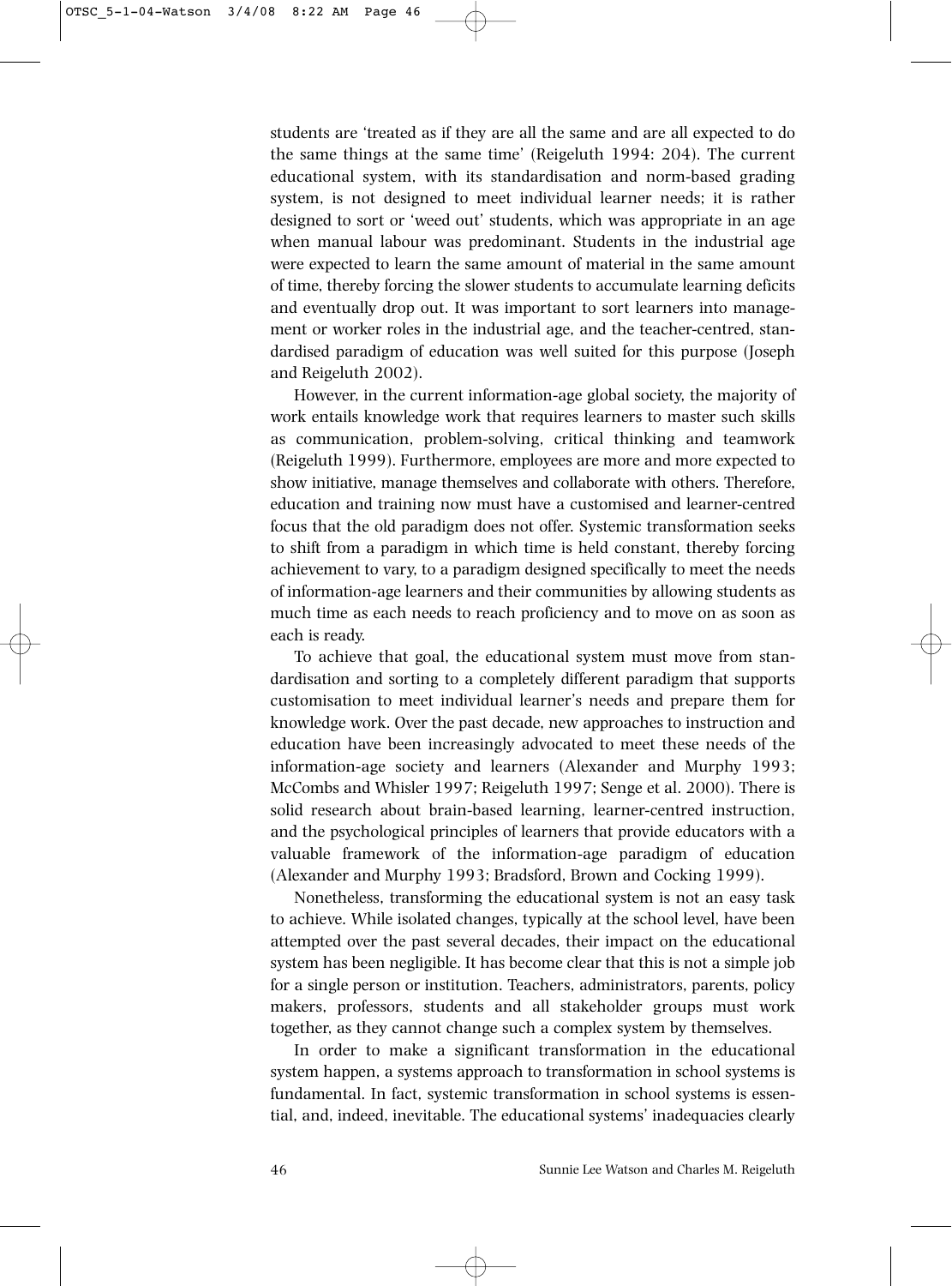cannot be solved through piecemeal change; systemic organisational transformation is needed in our educational systems (Ackoff 1981; Banathy 1992; Squire and Reigeluth 2000; Duffy 2002).

## *1.2. Systems theory and systems approach to educational transformation*

#### **1.2.1. Systems theory**

Systems theory was formally conceived in the mid-twentieth century by a multi-disciplinary group of researchers, including Bertanlanffy (1968), who shared the perspective that science had become increasingly reductionist and the various disciplines isolated (Watson, Watson and Reigeluth, 2008). Bertanlanffy (1968) was among those who were the first to introduce General Systems Theory and systems law which govern organisation of the entities of a system, whether biological, mechanical, social, or other. The word system or systems has been defined in a range of different ways by many philosophers and researchers, but the fundamental concept is one of relationships among components comprising the whole. Systems theory is an interdisciplinary field with applications in both the hard and soft sciences. Hard systems thinking is often used and applied to facilitate closed, engineered systems, while soft systems thinking addresses the complexities of social systems (Checkland and Scholes 1990). Social systems researchers, Nelson and Stolterman (2003) argue that there are no set types or kinds of systems; instead the understanding of a system is a matter of perspective.

This perspective of exploring social systems is further explained by Robert Flood (1990) in what he calls Liberating Systems Theory. This theory, which draws from critical systems theory and Habermas (1973), seeks emancipation of humans in systems that promote subjugation and dominance (Flood 1990). It uses a critical viewpoint to analyse social environment in order to liberate the oppressed, while also seeking to liberate systems theory from self-imposed characteristics such as insularity, cases of internal localised subjugations in discourse, and the inadequacies of binary objectivist and subjectivist approaches (Flood 1990).

Related to Flood's work on Liberating Systems Theory, Banathy (1991) applies systems theory to social systems design by examining the design of educational systems and the design of the educational systems transformation process. He suggests examining systems through three lenses: a 'still picture lens' used to understand the components comprising the system, a 'motion picture lens' used to understand the processes and dynamics of the system, and a 'bird's eye view lens' to understand the relationships between the system, its peers and suprasystems (Banathy 1992). Senge (1990) also applies the notion of systems thinking to organisational learning. According to Senge (2000), systems thinking is the fifth and most important of five qualities of a learning organisation that can help schools improve and transform, working together as interrelated parts of a system rather than as isolated pieces.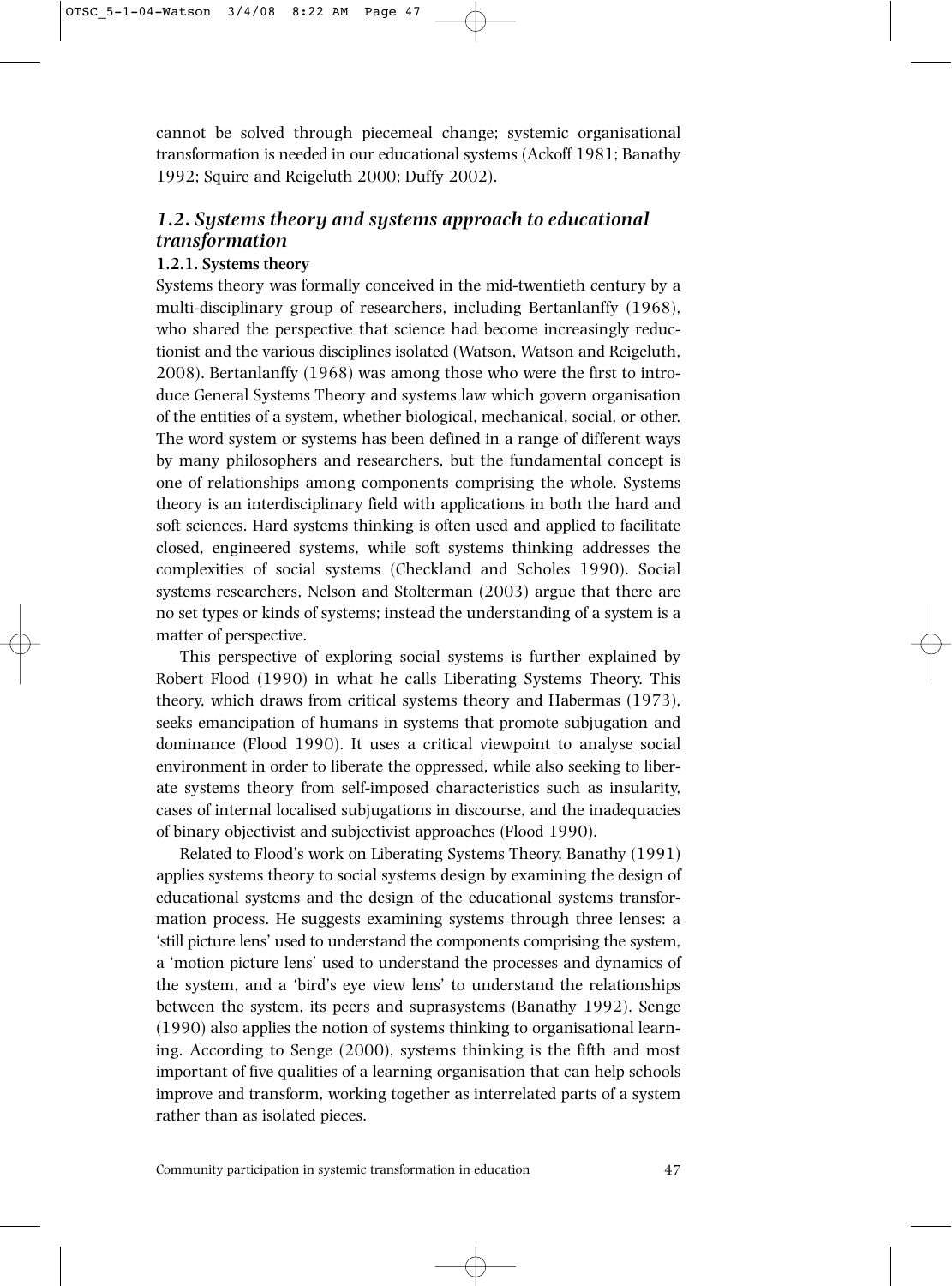#### **1.2.2. Systems approach to educational transformation**

Systemic school transformation is concerned with the creation of a completely new system, rather than a mere retooling of a current system (Banathy 1992; Squire and Reigeluth 2000; Duffy 2002). It entails a paradigm shift as opposed to piecemeal change. Repeated calls for massive reform of current educational and training practices have consistently been published over the last several decades. This has resulted in an increasing recognition of the need for systemic change in education, as numerous piecemeal approaches to education reform have been implemented and failed to significantly improve the state of education.

Systems design focuses on creating a new system to meet the new educational and training needs of the information age. It transforms the educational system through holistic collaboration of all parts of the system. It requires broad participation of stakeholders, including the community members of the school district (Jenlink et al. 1996). Systemic change can only succeed when many stakeholders have changed their thinking or mindsets about education and have developed a shared vision of the organisation. Senge (1994) points out the importance of the school system working as a 'learning organization' and engaging in a systemic change process. Systems thinking, broad stakeholder involvement, mindset and culture change, participatory leadership, shared vision and idealised design, strange attractors, and leverage points are some crucial concepts and principles of systemic transformation that learning organisations and stakeholders in education should utilise in the transformation process.

This article focuses on one of the most central of these principles of systemic change, broad stakeholder involvement. It reports on a study that investigated a public school district in the United States, the Metropolitan School District of Decatur Township, and its efforts for broad stakeholder involvement by having community members participate in school-based community forums for the district-wide systemic transformation process.

## *1.3. Community involvement in systemic transformation of education*

Community involvement is essential for systemic transformation to be successful in school districts. Without community members' approval and dedication to change, systemic transformation efforts in schools are not likely to succeed. The community has a direct and ongoing influence on its schools, and is connected by highly relevant interactions (Banathy 1992). For this reason, as Reigeluth (1993) and Duffy, Rogerson and Blick (2000) point out, community involvement is crucial for generating the grass-roots political support of respected parents, business leaders, and other community leaders for systemic transformation in schools.

However, there has not been much involvement of community members and community institutions in most school change efforts. Community members are generally the least represented stakeholder group due to educators' uninviting attitudes, the challenges of recruiting and selecting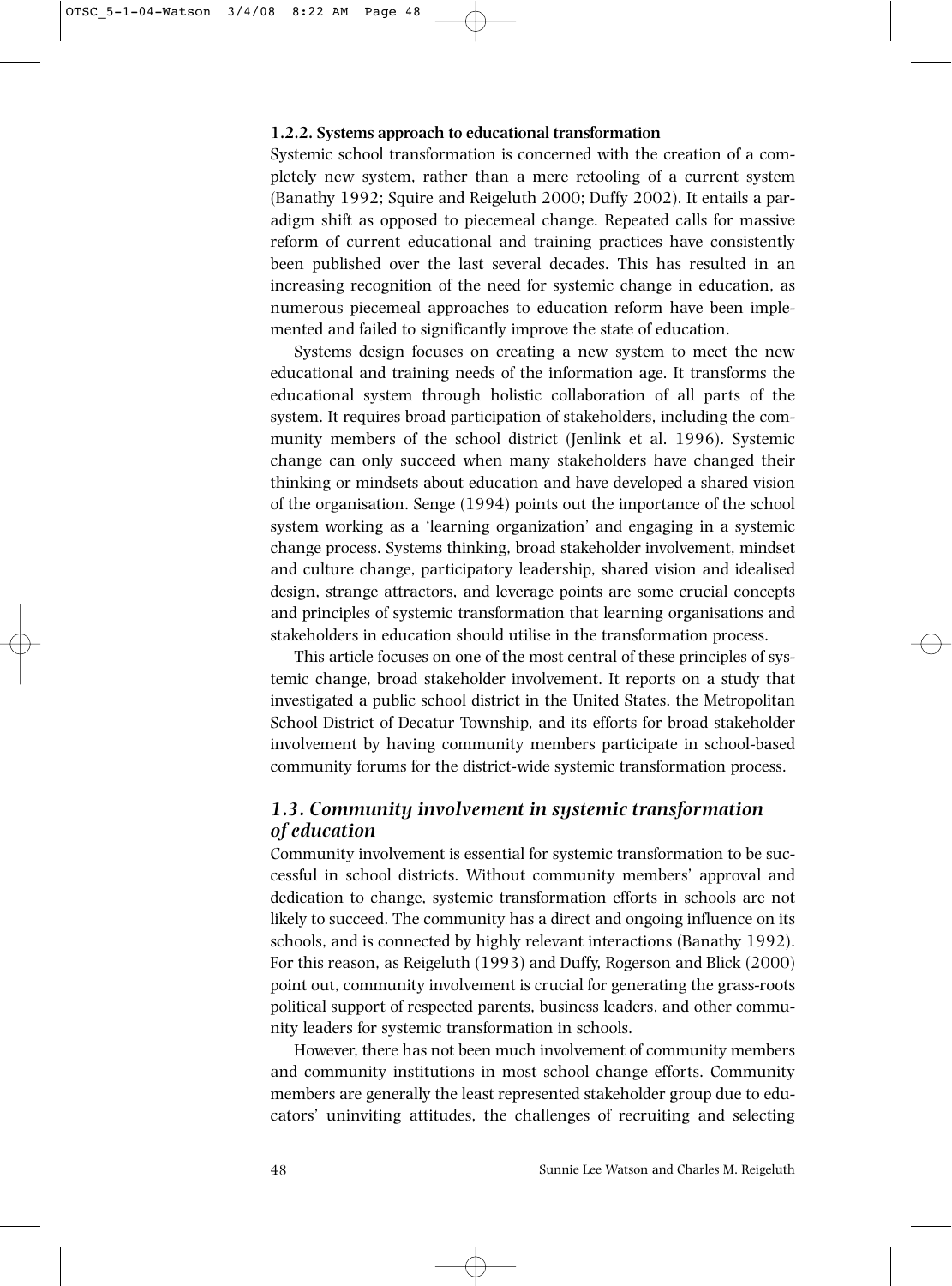community members, and the time constraints of community members with families and jobs (Lee and Reigeluth 2007).

With the US society well evolved into the information age (Toffler 1984) and the impact of globalisation and social transformative forces (Castles and Miller 2003), small communities are also changing drastically. Societal change and globalisation authors highlight the importance of sensitivity towards community changes and the importance of learning (Burbules and Torres 2000; Suarez-Orozco 2002; Castles and Miller 2003). Squire and Reigeluth (2000) also point out that 'ecological systemic change' is needed as the alternative to piecemeal change; it constitutes a paradigm shift of education and requires the evolution of mental models and mindsets of all community members for successful transformation. If only a small group of change leaders in the community has transcended the traditional mindset about what constitutes a 'real school' (Tyack and Cuban 1995), the rest of the community will likely resist the change. Only through broad community involvement can a 'critical mass' of mindsets evolve to support a fundamental transformation in the paradigm of education.

Therefore, broad community involvement is one of the fundamental requirements for systemic transformation efforts in school districts (Lee and Reigeluth 2007). It is important that communities examine themselves, where they are, and where they are going, and start designing and envisioning their ideas for the future of the community in order to have a vision of where their school district should be going.

#### **2. Site description and research questions** *2.1. Site description*

The Metropolitan School District (MSD) of Decatur Township (hereafter referred to as 'MSD Decatur') is a good case for looking into community changes and community members' participation in school district change. MSD Decatur is one of the Indianapolis area's 11 public school districts and is located in the southwest corner of the city of Indianapolis in the State of Indiana.

To understand the systemic educational transformation effort in MSD Decatur, it might be helpful to briefly mention how the United States educational system functions. Decision making for education policies and curricula in the United States is shared by the three levels of government: the US Department of Education, a state's department of education, and a local school district's school board (USDE 2003). The US Department of Education collects information and data on all aspects of education and makes recommendations at the national level, but it does not control school actions or set specific standards for schools. Public education is for the most part a state responsibility, with community involvement attained through locally elected school boards. States require a certain number of school days and course credits for graduation, but curriculum is generally determined at the district level (with some variation from state to state). More detailed decisions, such as choice of textbook and methods for classroom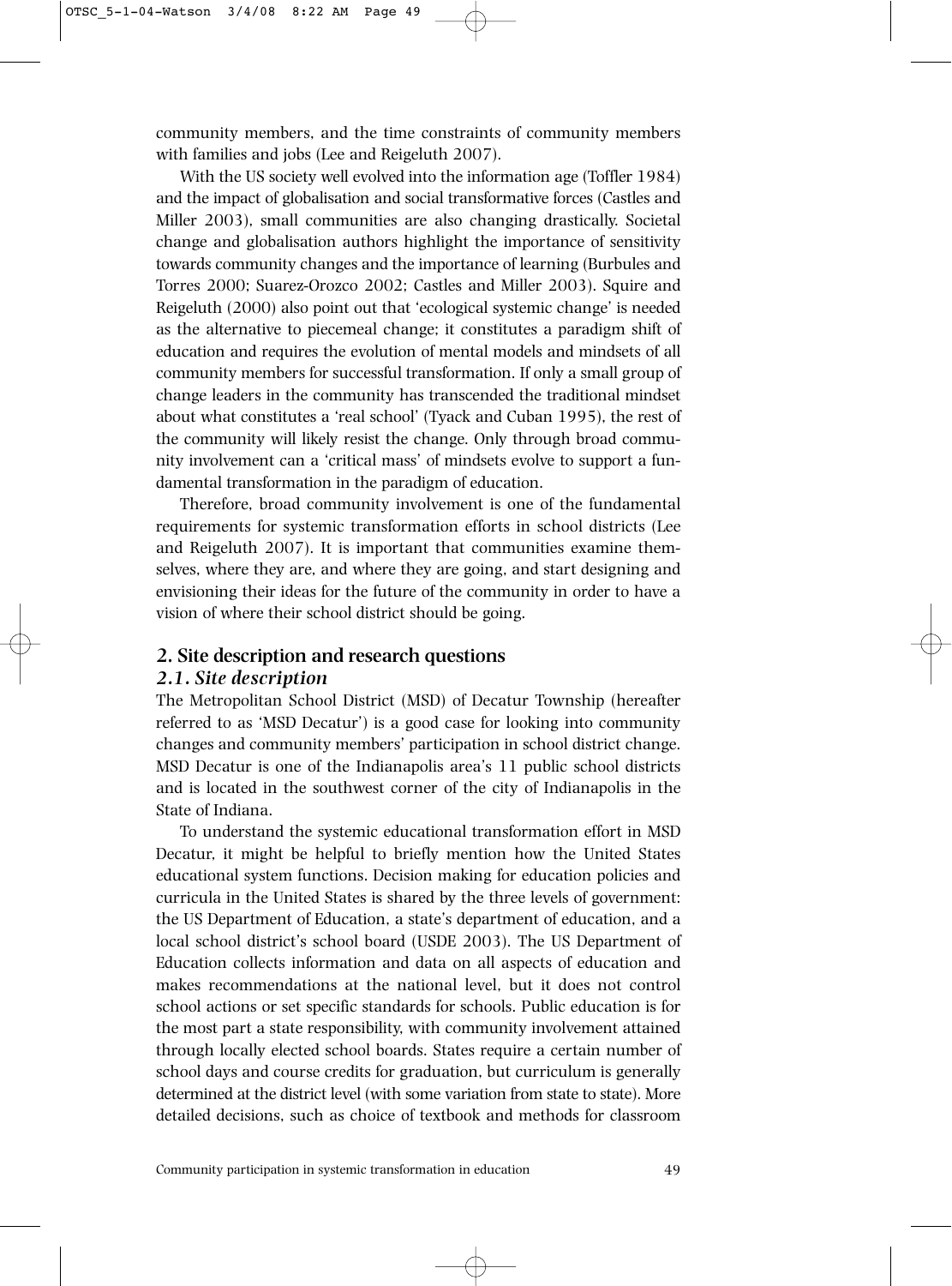instruction, are generally made at the school building level by teachers and school administrators (USDE 2003).

MSD Decatur serves roughly 5,600 students. These students attend the district's Early Childhood Center, four elementary schools, two intermediate schools, a middle school, and a high School. The total enrolment is served by approximately 380 full-time teachers, 35 administrators and 270 nonteaching staff members. According to the National Center for Education Statistics, Decatur's percentage of students receiving free/reduced lunches and textbooks for the 2003–2004 school year was about 42 per cent, eclipsing the state average.

The majority of the MSD Decatur students are from the Camby, West Newton, Valley Mills, Mars Hill and Seerly Creek neighbourhoods. Along with these students, MSD Decatur's enrolment includes African-American students from the Indianapolis neighbourhood, Mapleton-Fall Creek. Its students are bussed to and from MSD Decatur under a federal court order intended to desegregate Indianapolis Public Schools, but the bussing program is now being phased out. These Mapleton-Fall Creek students make up most of the school district's minority population.

Decatur Township is now well into evolving from a heavy concentration of farming and somewhat rural characteristics to being more of a service and commercial-based locale. The population has been increasing, and with ongoing new residential construction, population will likely continue to increase in the future. With these significant changes, the schools in the Decatur community are experiencing considerable growth and change as well. The school district has been working on a construction/renovation project to meet the needs of the incoming population. It involved building two new intermediate schools and renovating the elementary schools. The school district is currently working on another construction/renovation project for the high school, which is in need of remodelling and expansion.

#### *2.2. Journey toward excellence*

In order to address the need for change, the school district is collaborating with facilitators at Indiana University to work on a district-wide systemic transformation effort, called the Journey Toward Excellence. Charles Reigeluth, a professor at Indiana University, agreed to serve as facilitator for the transformation effort along with a team of graduate students in Instructional Systems Technology, after being expressly invited by leaders of all the major stakeholder groups in the school district. The facilitators and school district have followed the guidelines suggested by the Guidance System for Transforming Education (GSTE) (Jenlink et al. 1998). Figure 1 gives a brief overview of the transformation process of GSTE that guided the Journey Toward Excellence (Lee and Reigeluth 2007).

The systemic change effort is well-timed for the school district due to the changes taking place in the community. The township is currently very much influenced by the development of AmeriPlex, the state's largest business park, and the significantly increasing population. And because of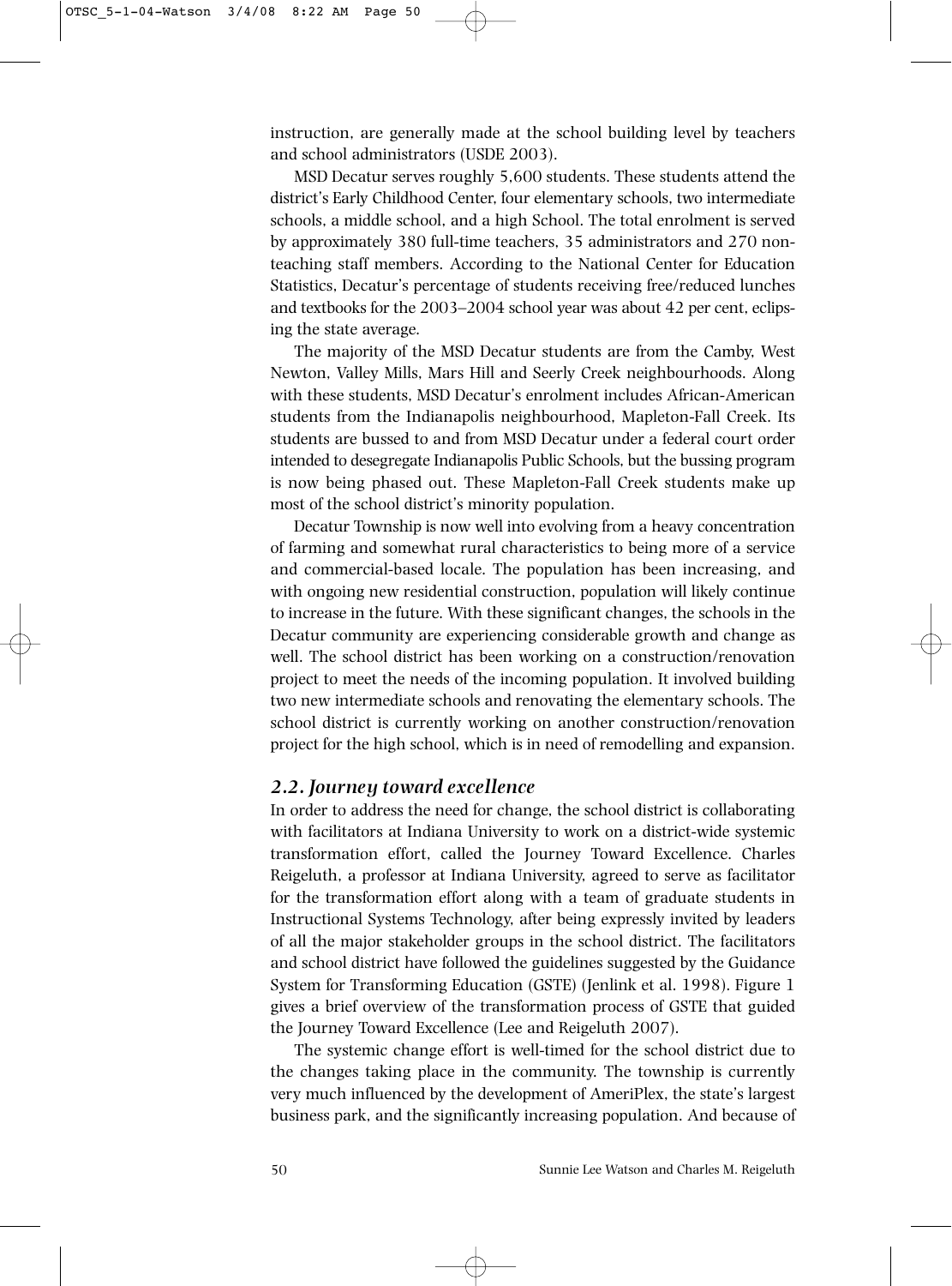| Phase I. Initiate<br>a Systemic<br>Change Effort                                      | Facilitators assess and enhance their own readiness for the process and form a Support<br>Team.                                                                                                                                                                                                                                                                                                                                                                                 |
|---------------------------------------------------------------------------------------|---------------------------------------------------------------------------------------------------------------------------------------------------------------------------------------------------------------------------------------------------------------------------------------------------------------------------------------------------------------------------------------------------------------------------------------------------------------------------------|
|                                                                                       | Facilitators establish or redefine a relationship with a school district and discuss per diem<br>payment for Event 3.                                                                                                                                                                                                                                                                                                                                                           |
|                                                                                       | Facilitators assess and enhance district readiness for change.                                                                                                                                                                                                                                                                                                                                                                                                                  |
|                                                                                       | Negotiate and sign a contract/agreement with the superintendent and board for Phase II.                                                                                                                                                                                                                                                                                                                                                                                         |
| Facilitators and superintendent form the Starter Team.                                |                                                                                                                                                                                                                                                                                                                                                                                                                                                                                 |
| Phase II.<br>Develop Starter<br>Team                                                  | Hold a retreat to develop the Starter Team dynamic.                                                                                                                                                                                                                                                                                                                                                                                                                             |
|                                                                                       | Develop Starter Team understanding of systems, design, mental models, the systemic                                                                                                                                                                                                                                                                                                                                                                                              |
|                                                                                       | change process, dialogue, and small-group facilitation.                                                                                                                                                                                                                                                                                                                                                                                                                         |
|                                                                                       | Assess and enhance district and community capacity for change. (Identify assets and<br>barriers, and use community forums if needed.)                                                                                                                                                                                                                                                                                                                                           |
|                                                                                       | Develop an agreement/contract with the Starter Team and School Board for Phase III,<br>scope out resource needs, and plan a budget for internal funding and a proposal for<br>external funding.                                                                                                                                                                                                                                                                                 |
| Phase III.<br>Develop the<br>District-Wide<br>Framework and<br>Capacity for<br>Change | Starter Team expands into the Leadership Team, Starter Team becomes facilitators,<br>facilitator becomes an advisor and "critical friend."                                                                                                                                                                                                                                                                                                                                      |
|                                                                                       | Hold a one-day retreat to develop the Leadership Team dynamic.                                                                                                                                                                                                                                                                                                                                                                                                                  |
|                                                                                       | Facilitators develop Leadership Team understanding of systems, design, mental models,<br>the systemic change process, dialogue, and small-group facilitation. (Address throughout<br>Events 13-17.)                                                                                                                                                                                                                                                                             |
|                                                                                       | Leadership Team develops a district-wide framework with broad stakeholder participation<br>(community forums). This includes identifying changes in the community's educational<br>needs, and using them to develop a mission, vision, and core values for an ideal school<br>system. It takes this opportunity to assess and enhance district and community interest<br>in, and culture for, systemic change. It develops pyramid groups for broad stakeholder<br>involvement. |
|                                                                                       | Leadership Team identifies current and recent change efforts and decides what relation<br>those should have with this effort.                                                                                                                                                                                                                                                                                                                                                   |
|                                                                                       | Leadership Team develops a change process strategy, including capacity building and<br>funding. Advisor's role is defined and funded for Phase IV.                                                                                                                                                                                                                                                                                                                              |
| Phase IV. Create<br>Ideal Designs for<br>a New<br>Educational<br>System               | Leadership Team forms and capacitates building-level Design Teams and conducts a<br>workshop on the framework.                                                                                                                                                                                                                                                                                                                                                                  |
|                                                                                       | Design Teams create building-level designs and systems for evaluating those designs with<br>broad stakeholder involvement. Leadership Team supports and monitors the Design<br>Teams.                                                                                                                                                                                                                                                                                           |
|                                                                                       | Leadership Team forms and capacitates a district-level Design Team.                                                                                                                                                                                                                                                                                                                                                                                                             |
|                                                                                       | Design Team creates a design for ideal district administrative and governance systems, and<br>systems for evaluating that design, with broad stakeholder involvement. Leadership Team<br>supports and monitors this Design Team.                                                                                                                                                                                                                                                |
| Phase IV. Create<br>Ideal Designs for<br>a New<br>Educational<br>System               | Design teams create building-level processes for evolving as close as possible to their ideal<br>designs. Leadership Team supports and monitors the design teams.                                                                                                                                                                                                                                                                                                               |
|                                                                                       | Carry out implementation plans, formative evaluations, and revisions of the evolving<br>designs and the implementation processes.                                                                                                                                                                                                                                                                                                                                               |
|                                                                                       | Periodically evolve the ideal designs (building-level and district-level).                                                                                                                                                                                                                                                                                                                                                                                                      |

*Note.* From Reigeluth, C.M. and Duffy F.M. (2007), 'Trends and Issues in p-12 Educational Change', in R.A. Reiser and J.V. Dempsey (eds.), *Trends and Issues in Instructional Design and Technology,* 2nd edn., Upper Saddle River, New Jersey: Pearson, Merris Prentice Hall.

*Figure 1: Revised discrete events in the GSTE.*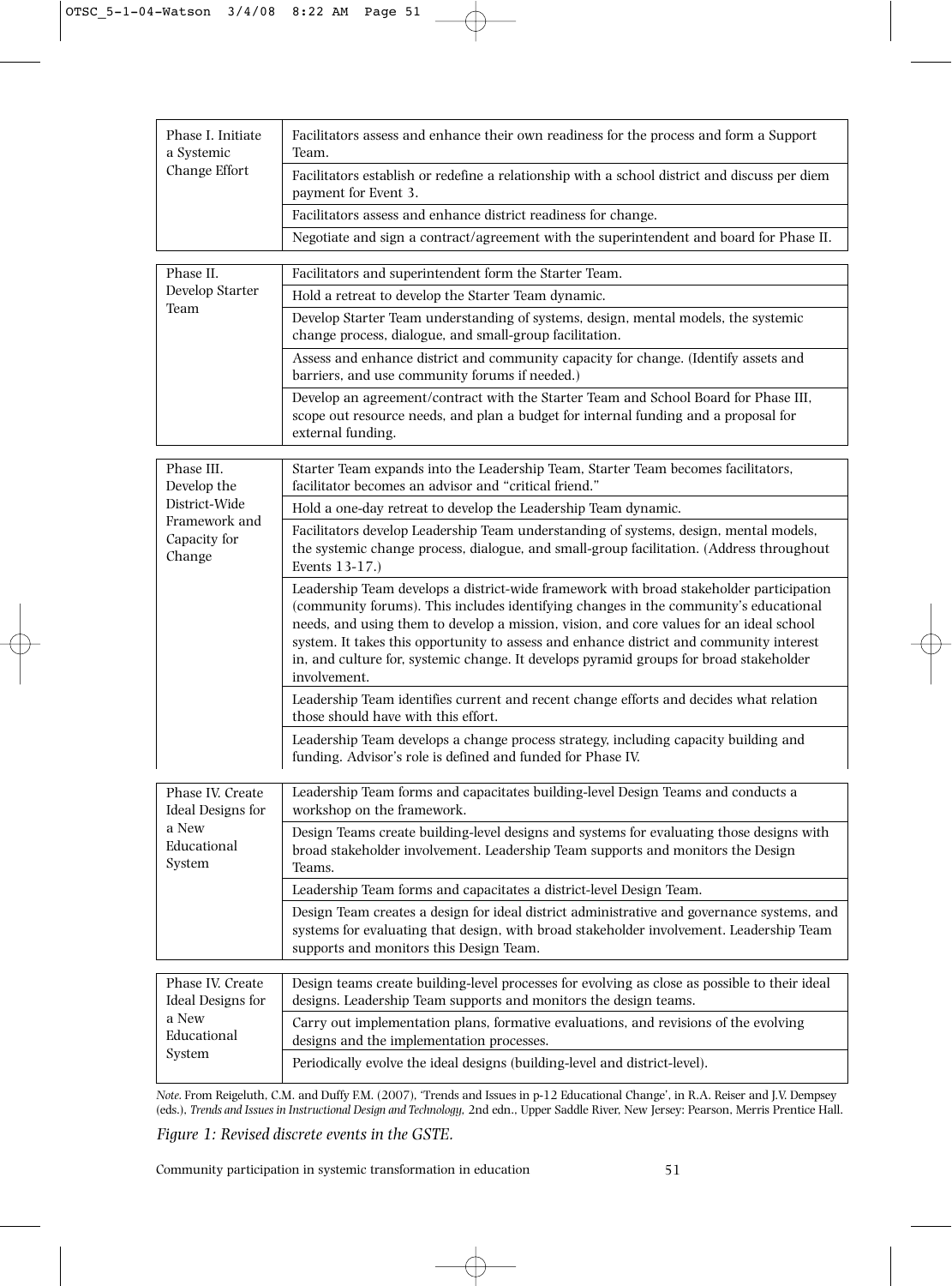these changes, the community is experiencing new educational needs related to the shift to a knowledge-work economy.

The Journey Toward Excellence, strives to transform the schools through a district-wide ecological systemic transformation (Squire and Reigeluth 2000) to better meet each student's individual needs and help every student reach his or her potential. Piecemeal reform attempts, usually at the school level, have taken place over the past several decades; however, their impact on the educational system has been insignificant. The Journey Toward Excellence is a response to the increasing recognition of the need for a systemic approach to school transformation, and is concerned with creating a completely new system, rather than a mere retooling of the current system. It entails a paradigm shift, as opposed to piecemeal change. This Journey is intended to address the new educational needs of the community and its information-age learners. As stated in MSD Decatur's new mission, the purpose of this Journey is to transform their schools into learning communities where all stakeholders are empowered to achieve excellence.

While the MSD of Decatur Township has been working towards transforming its educational system, various community members have become involved. Because of the broad participation emphasis of the GSTE (Jenlink et al. 1998), the school district invited all community members to six districtwide community forums, in order to build broad stakeholder participation and stakeholder understanding of the need for educational change, gather input and ideas for designing a better educational system for the Decatur community, and help participants evolve their thinking about education.

#### *2.3. Research questions*

This study investigated the community members' involvement and participation in the community forums and their impact on Decatur's systemic change process by investigating these six community forums. The study examined what societal and cultural changes community members saw in their community, and what attitudes the members expressed about how the school district should respond to those changes, along with their mindsets about education in general. This report also provides some reflections and observations on the impact of community members' involvement in the community forums on the change effort at large.

The following were the guiding questions for this study:

- 1. What kinds of socio-cultural changes did Decatur community members see in their community, and what did they see as important in the school district in order to get ready for those changes?
- 2. What kinds of mindsets, mental models, value commitments, and ideologies about the school district's future and transformation effort are implied in community members' responses?
- 3. What impact did the community forums have in the school district and change effort?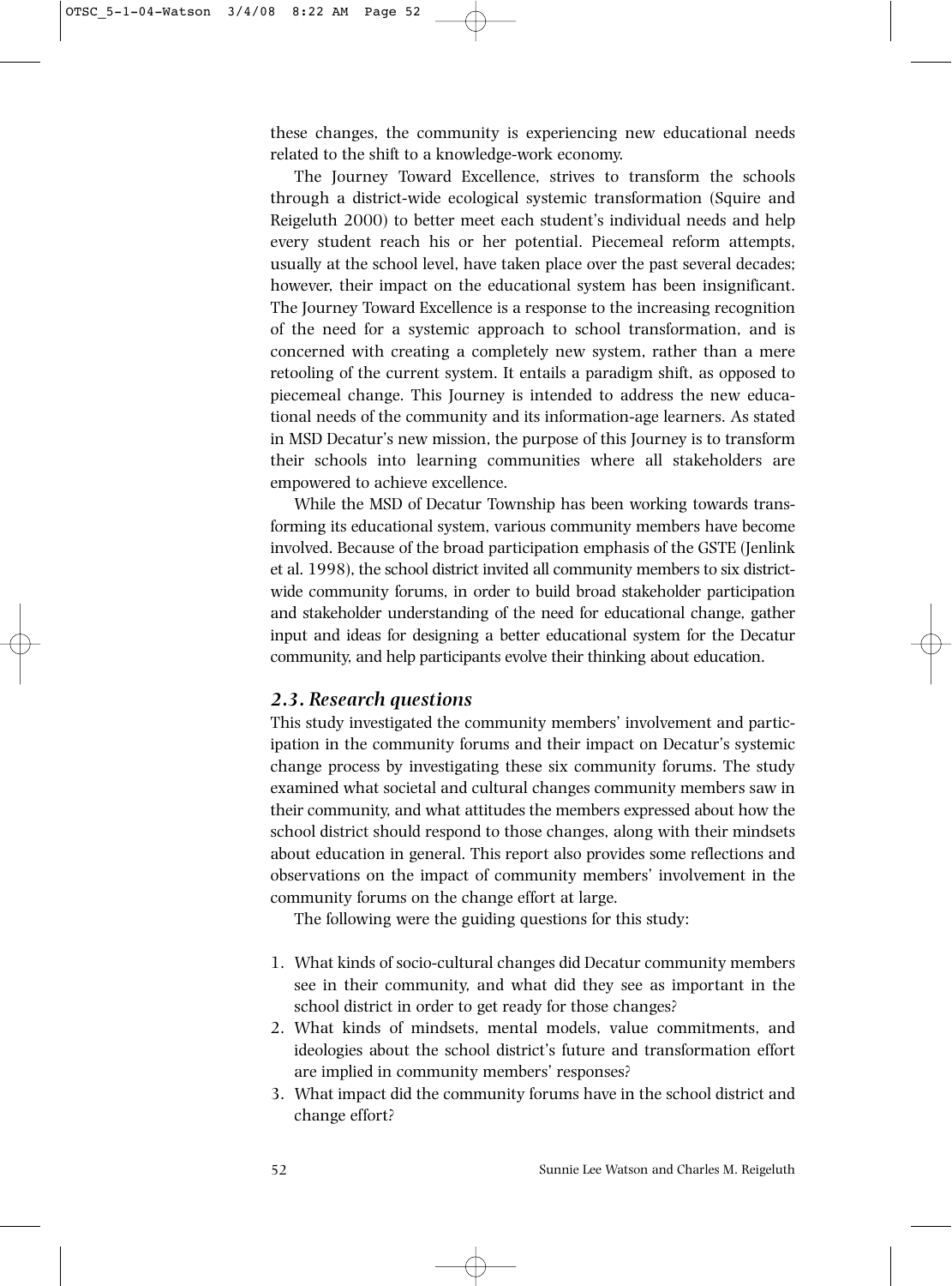#### **3. Process and methods**

## *3.1. Participants' information and data sources*

The school district held six widely publicised meetings at six different schools between January and April, 2002. At the time, these were the biggest and most influential events in community involvement within the school district and the Journey Toward Excellence. The purposes of these community meetings were: (1) to receive a broader array of ideas about what participants believe their schools should be like, (2) to help evolve participants' thinking (or mindsets) about what their schools should be like, (3) to build broader stakeholder understanding of the need for educational change and commitment to the change process, and (4) to build broader stakeholder participation in the educational change process.

Lee and Reigeluth (2007) identified three different levels at which the community members have been participating in the Journey Toward Excellence. The first level is one-way communication, where community members are mainly receiving information from the school district about how the change effort has been proceeding. The second level is two-way communication, where community members give input and feedback on the change process and the prospective changes, in addition to receiving information from the school district. The third level is change team member, where community members participate as active team members on one of the many change teams. Figure 2 gives a brief overview of the change teams in the Journey Toward Excellence (Lee and Reigeluth 2007). The community forums discussed in this study were second-level community involvement events, where community members participated in a set of discussion forums on the community's social and cultural changes and discussed their influence on the schools in the community.

Approximately 20 participants attended each community forum, which added up to six meetings and about 120 participants. These participants all voluntarily attended the community forums. Open invitations



*Figure 2: View of teams in the Journey Toward Excellence.*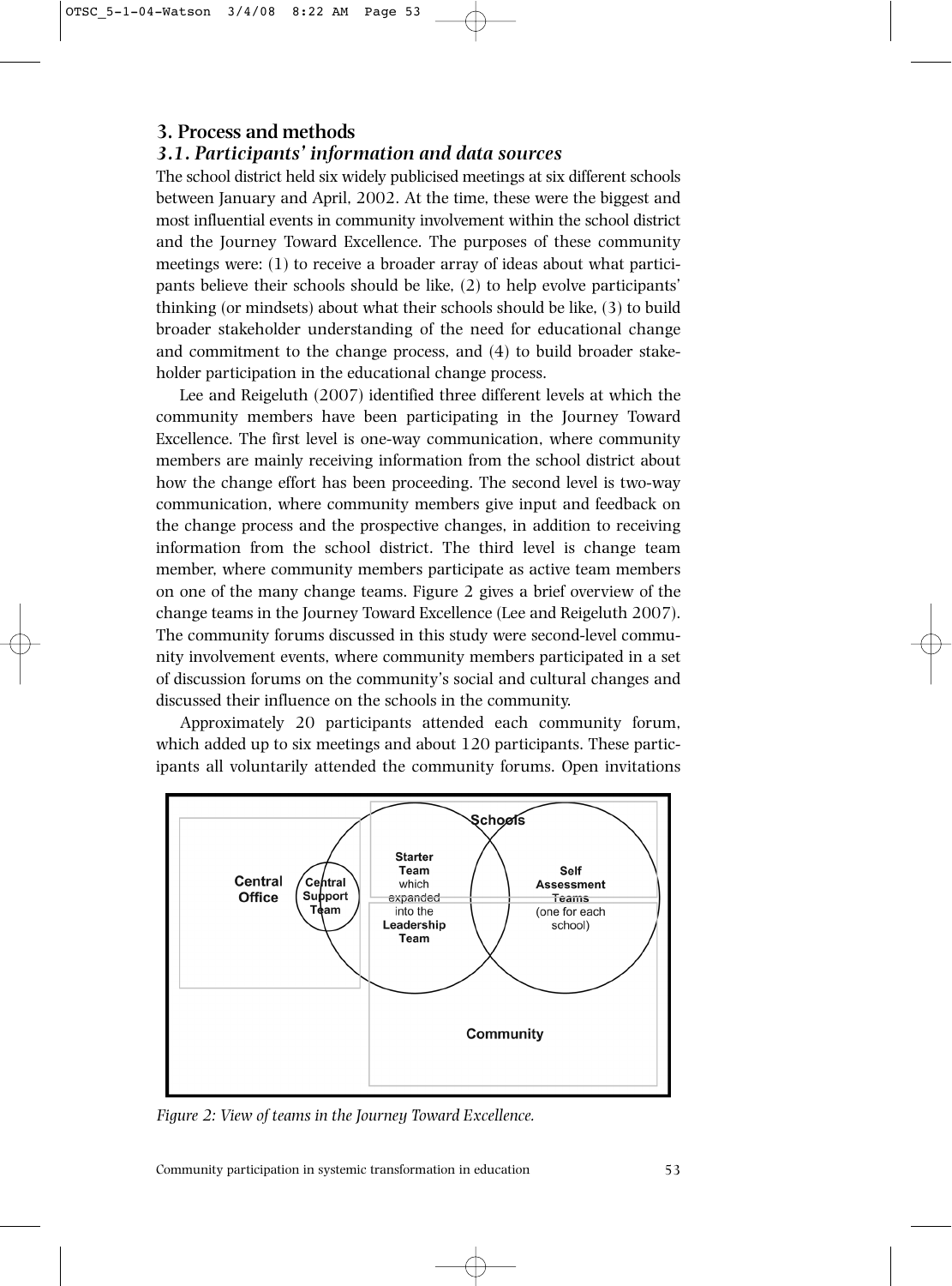were sent to all students' homes, and flyers were distributed to encourage other community members' involvement. Most of the community members were parents of the students of the schools; some were invited as church leaders or business people of the community. School teachers and district administrators, such as the superintendent, principals of the schools, and some central office administrators were also voluntarily present at the forums. Community members were dressed casually and were in a relaxed environment. Pizza and soft drinks were provided prior to the meeting, in order to provide a comfortable atmosphere for talking and exchanging ideas openly about the community and school district.

Community members first heard a brief presentation on the current societal change into the information age, the need for systemic change, and how community members' participation was invaluable in the systemic change process. Participants were then asked to engage in discussion about the current educational needs of the Decatur Township students and community and about how the educational needs had changed over the past 30 years or so. They were asked to discuss four specific issues – not to reach consensus on them, but to understand why others believed what they did, to make them more receptive to others' thinking. The issues included: (1) how society and Decatur Township in particular had changed over the previous 30 years, (2) how the Decatur community should change, (3) what skills and personal qualities students should acquire in order to succeed in the event of both actual and desired future changes, and (4) how Decatur Township schools were doing then in helping students to acquire those important skills and qualities.

#### *3.2. Data collection and data analysis*

Data for investigating the research questions were collected through three processes. First of all, background information and the history of MSD Decatur were collected through document review and interviews with school administrators. Second, the six community forums were video taped or audio taped for analysis. Finally, field notes regarding both background information and community forums were written during the community forums, conversations and interviews with school district administrators, the school district change effort leaders, teachers and parents.

Data and content of the video tapes and audio tapes from the six community forums were analysed using constructivist grounded theory guidelines and method of inquiry (Glaser and Strauss 1967; Charmaz 2005). The two researchers engaged in this study examined the discussions held at the community forums in schools by adopting the grounded theory guidelines as tools; we explored the emerging themes in the discussions.

Using the constructivist grounded theory approach encouraged the researchers to synthesise and interpret the discussion data to portray our understanding of the community forum participants' speech and actions, offer abstract interpretations of relationships, create statements about the implications of our analyses, and ultimately helped us to take a reflexive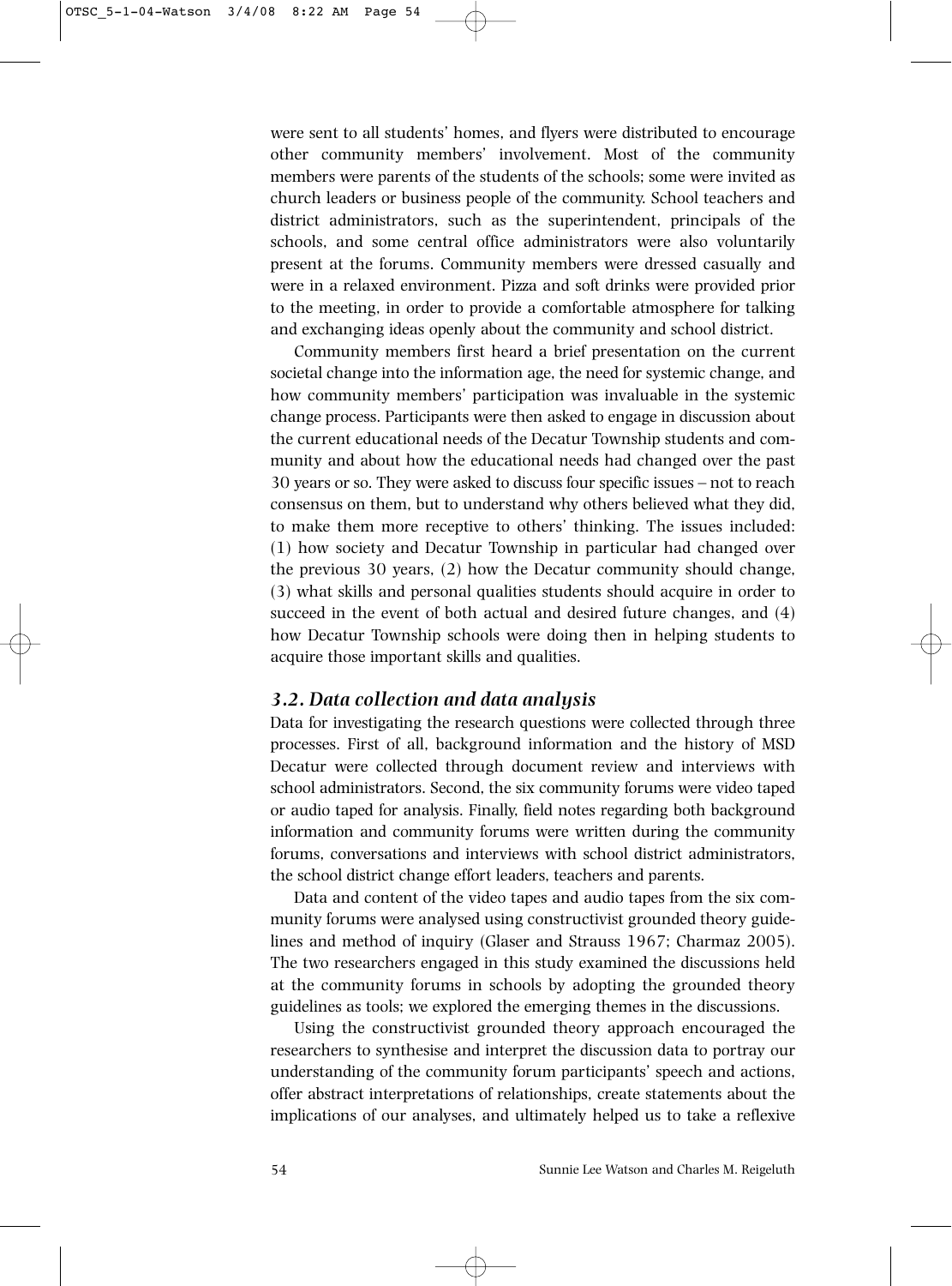stance on the studied phenomenon of community involvement in systemic educational transformation (Charmaz 2005; Denzin and Lincoln 2005). As Charmaz (2005) suggests, we paid close attention to understanding the empirical realities, expressing our collected representation of them and locating ourselves as facilitators in these realities.

In addition, general field notes and interview notes were analysed in order to obtain confirmation of the main community forum data and also acquire support across different forms of data.

The data collected and analysed consisted of two major sources: (1) the six community forums and (2) the field notes and information gathered from school district administrators and change effort leaders on MSD Decatur's use of the opinions and comments collected from the community forums.

The next section discusses the community members' participation in the six community forums and its impact on the school district and systemic transformation process.

#### **4. Results and analysis**

#### *4.1. Change of family structure in the community*

As the forum organisers suggested, the participants started their discussions with how the family structure in Decatur Township had changed in the past 30 years or so. They talked about how it had been gradually changing to more single-parent households, two-working-parent homes, smaller family size in general, and blended families in the community. One Hispanic parent talked about the diversity of families in the Decatur Township: 'For families, both parents work, we have blended families, smaller families and Hispanic and White mixed families; we have a lot [of different families] . . . .'

The participants also expressed their concerns about less family time due to longer commutes and workload, and that more parents wanted to be friends to their children instead of taking responsibility to discipline and teach morals. They talked about how families were much less functional at the present. 'There is just less family support now than before; . . . we need to have them learn self responsibility from parents'.

Many of the community members also agreed that family values and morals were not as valued as they were before. One participant shared some specific examples for improvements in families. 'For family, we need to have more family involvement; [a] caring and loving environment is needed'.

## *4.2. Realisation of diversity and different cultures in the community*

Another recurring topic of the forum discussions was an awareness of diverse cultures and different groups of people coming together in the school district. Participants of the community forums acknowledged the various cultures, different people, and complexities that existed in the Decatur community. Suarez-Orozco and Qin-Hilliard (2004) support this trend by talking about how globalisation defines our era and hence has a huge impact on education and schools.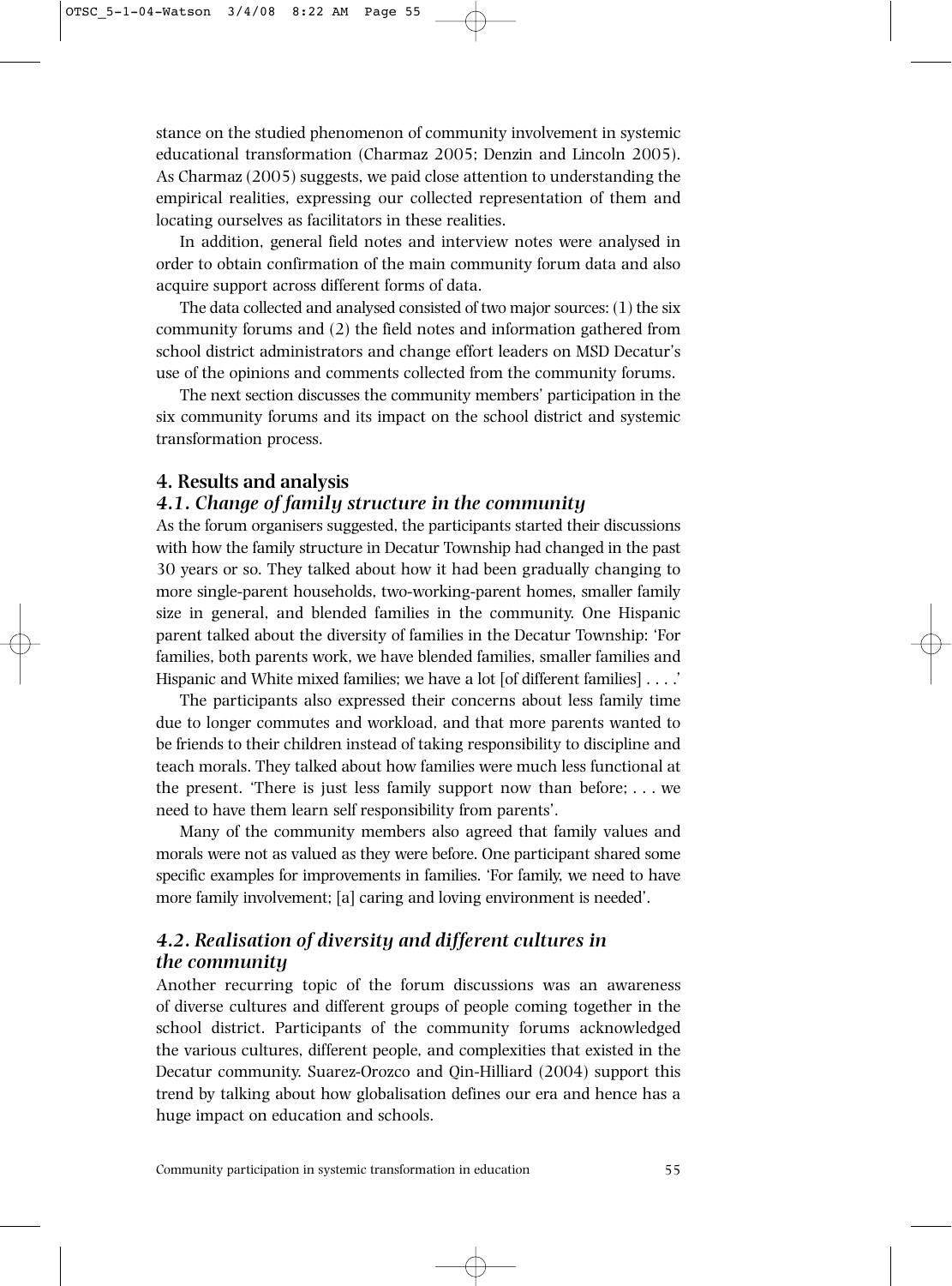A couple of community members mentioned the need for and importance of multilingual education in schools for the students and also expressed their personal interest in being able to learn different languages themselves in order to adjust to the changing community. They showed an awareness of globalisation and international migration influencing the Decatur community and acknowledged the importance of multicultural education in schools. For example, some community members made very specific suggestions, such as that various cultural activities be held by the schools and community. They pointed out that some new abilities that were not taught in the past would be needed in the future community, such as respectful communication with different community members and respectful attitude towards different cultures and languages. Tolerance and sensitivity were some other qualities that the community members talked about along the lines of diversity and communication. One community member stressed the importance of discovering the diverse identities of the community: 'In terms of community . . . understanding of others and of course first understanding who we are is really important'.

Another parent community member who was passionately taking the lead in one discussion group stressed the importance of language barriers in the Decatur Township community: 'We feel that the language barrier should be broken, . . . that wherever you want to come to, whatever language you'll be dealing with, you should be able to know that language, rather [than] having to cater back and forth [with your first language]; we feel that a problem [is present] right now, here [in our community]. And we feel a need to learn their language, and we feel that we all need to learn another language, that we should be required to learn another than their native tongue'.

## *4.3. Importance of collaboration and communication in the community*

Related to the idea of the importance of diversity and understanding other cultures, the notion of communication was very well explored in the discussions of community members. Community members talked about the importance of communication skills in a diverse context. The community members' recent experiences in schools, at workplaces, and cultural institutions were all examples of how collaboration and communication were key to performing well in the information-age society. Parents stressed that for the Decatur community to succeed in education, collaboration and communication skills should be heavily emphasised in schools. The following are some of the participants' statements on the importance of collaboration and communication:

[There is] a lot less sense of community now. Kids don't play outside as much in the neighborhood like 30, 40 years ago. It's just not the same anymore.... They all just watch TV and are more sensitive about national issues [compared to neighborhood news].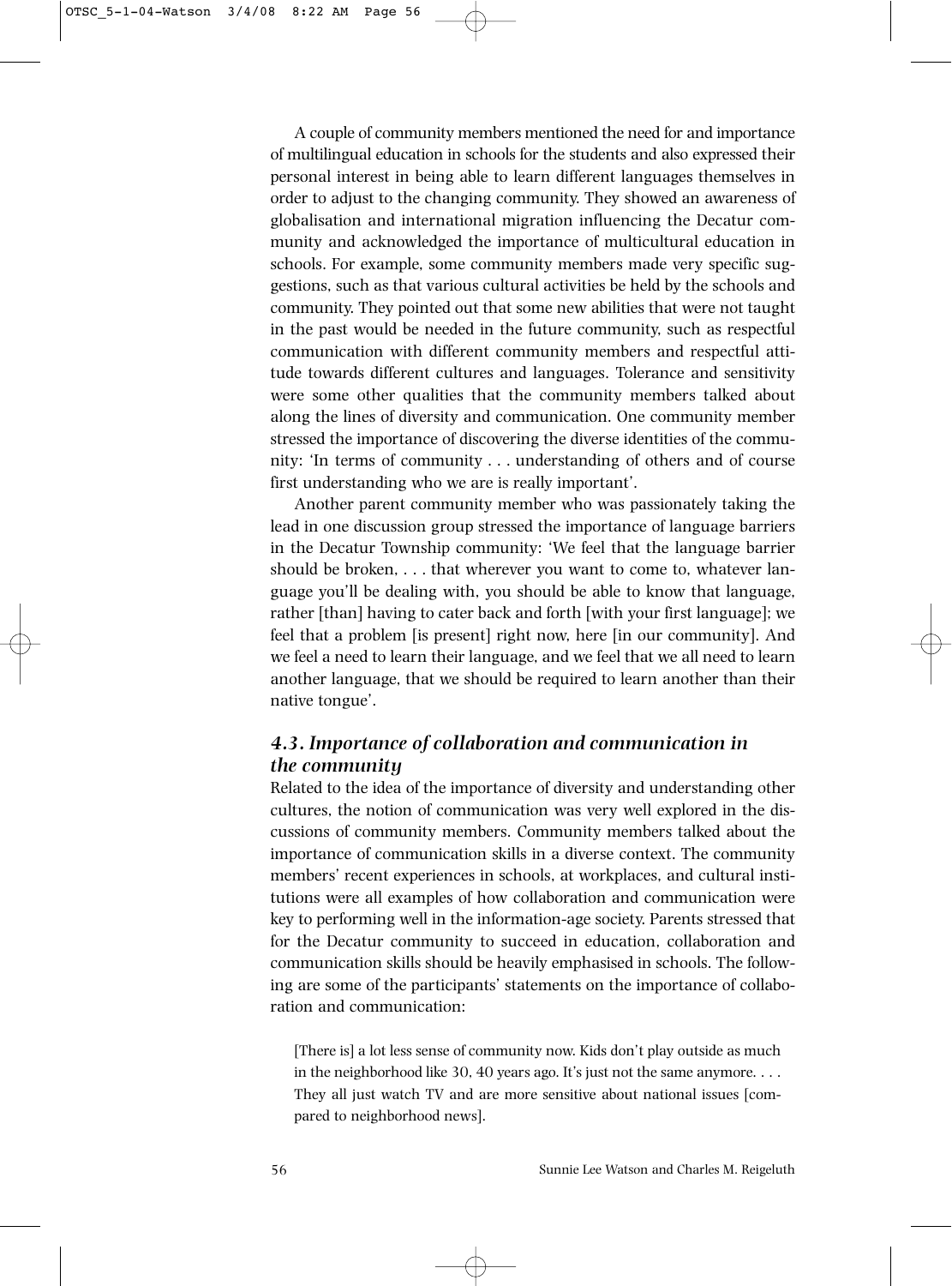There's just not enough social interaction [in our Decatur Township community]. Before you knew everyone on the block; now you only talk to your family. There needs to be more social interaction.

There are people communicating through email and all sorts of different ways these days . . .

Students need to learn to communicate and work with others... [along with other required skills for the new society].

## *4.4. Customisation and individualised support in the community*

The notion of customisation and individualised support was another topic of interest for community members. Especially in terms of educational experiences and opportunities, participants seemed to consider the importance of Reigeluth's (1997) notion of customised learning and individualised instruction rather than standardised education for students, as presented at the beginning of the forum. The community members pointed out that the need for individualisation and customisation were well shown in the customer-centred corporate environment also. The participants agreed that the students of the community should learn in schools as very valued individuals and also learn to value other individuals as well. One participant articulated the idea well by stating: 'We want our children to be what they *really are.* Not just force them to learn anything in schools'. Another parent followed up this statement by responding with the following specific ideas for schools to engage in. 'We need to have fewer activities, to focus on what they really are. They can't focus on the talent that they really have if they have to be engaged in everything that is offered as activities'.

At the end of the discussion, a member brought up the issue of testing in schools, which stimulated many of the participants to respond:

I think there should be another way of testing the capabilities of the students. Being so strict on certain tests, it's just so unfair.

What about kids with learning disabilities? They feel like they are not capable because they don't get [any] support. It's so intense for them.

Yes, we know, they think that test . . . you know like I-STEP [Indiana's standardized test], test taking skills is the ultimate goal, and it's just wrong.

The discussion progression of these members showed a clear formation of a community opinion, that they were frustrated with the current paradigm of the educational system, and they desperately felt the need for customised learning and personalised instruction.

#### *4.5. Use of technology in the community*

Community members were consistent about bringing up the trend of increasing technology use in our everyday lives. The participants pointed out how, in workplaces, families, schools, and other social areas, technology seemed to play a crucial role. Technology was not only described as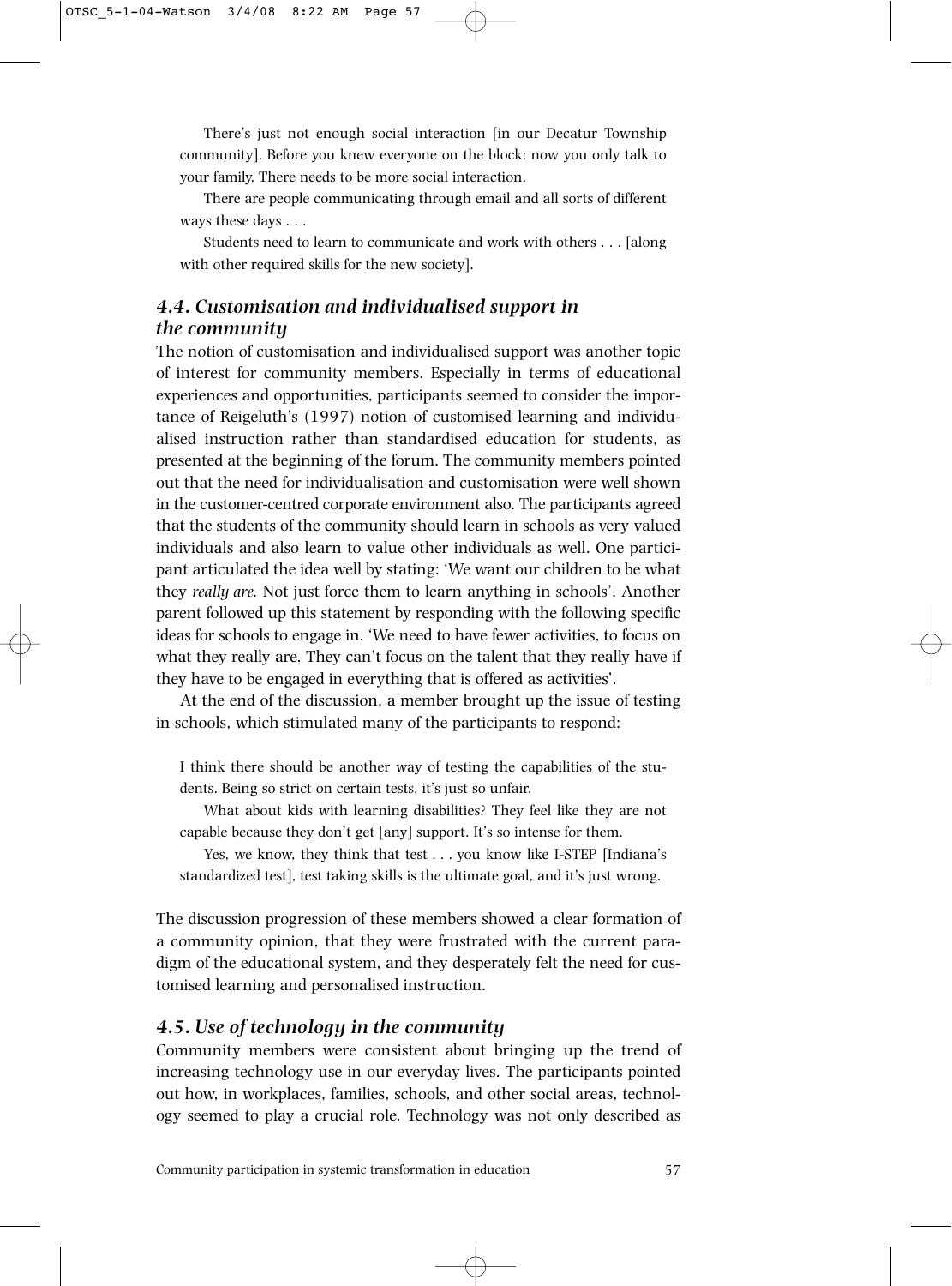something that was already there in our everyday lives, but also viewed as a potential tool to make changes in the school district's educational system more powerful and successful. This is consistent with Battro's (2004) comments that digital skills are now embedded in many cultures at many levels, and that both formal education and social demands increasingly stress the need for digital skills. These findings also align with Jenkins' (2004) observation on technology. He claims that technology, especially the Internet, plays an integral role in the rapid flow of images and meanings across national borders and also in the increased feeling of community among teens and youth. A community member who claimed that his children were even better with technology than he, who is the one who buys the technology equipment for them, expressed his strong interest in technology use and technology education:

We hear about having to learn technology in schools with PowerPoint and computer labs in PTO; they agreed to have computers put in classrooms for presentations. We want to fight for funding for it. We hope you will bring *us* up to speed. Everything is much [more] automated. Even at McDonalds, you're supposed to press a button. I feel that the school system should help students with that. Somebody even volunteered to teach the parents as well, so we can understand what the students are learning in schools.

Another community member pointed out the connection between technology use in families and the introduction of multiculturalism:

There is more exposure to technology, parents and children's use of video games and Internet, and this is all increasing [in our community] . . . . We feel that there are pluses and minuses to that. But I think that brings more [of] a multi-cultural society to us.

#### *4.6. New skills and abilities needed in the community*

Participants in the community forums discussed a wide array of skills and personal qualities that they believed are important for students to develop. The participants expressed that the workplace has changed by having more service-related jobs that require strong communication skills, teamwork, and use of information technology. Hence, flexibility, problem solving skills, time management, teamwork, conflict resolution, and communication skills were identified as some of the important skills and abilities that needed to be learned.

Personal qualities that are important to develop for students were also discussed during the conversation: integrity, work ethic, responsibility, creativity, desire to balance family, faith, and work, respect for differences in others, passion for something positive, desire to learn and service orientation. There was a heavy emphasis on respecting others and communication.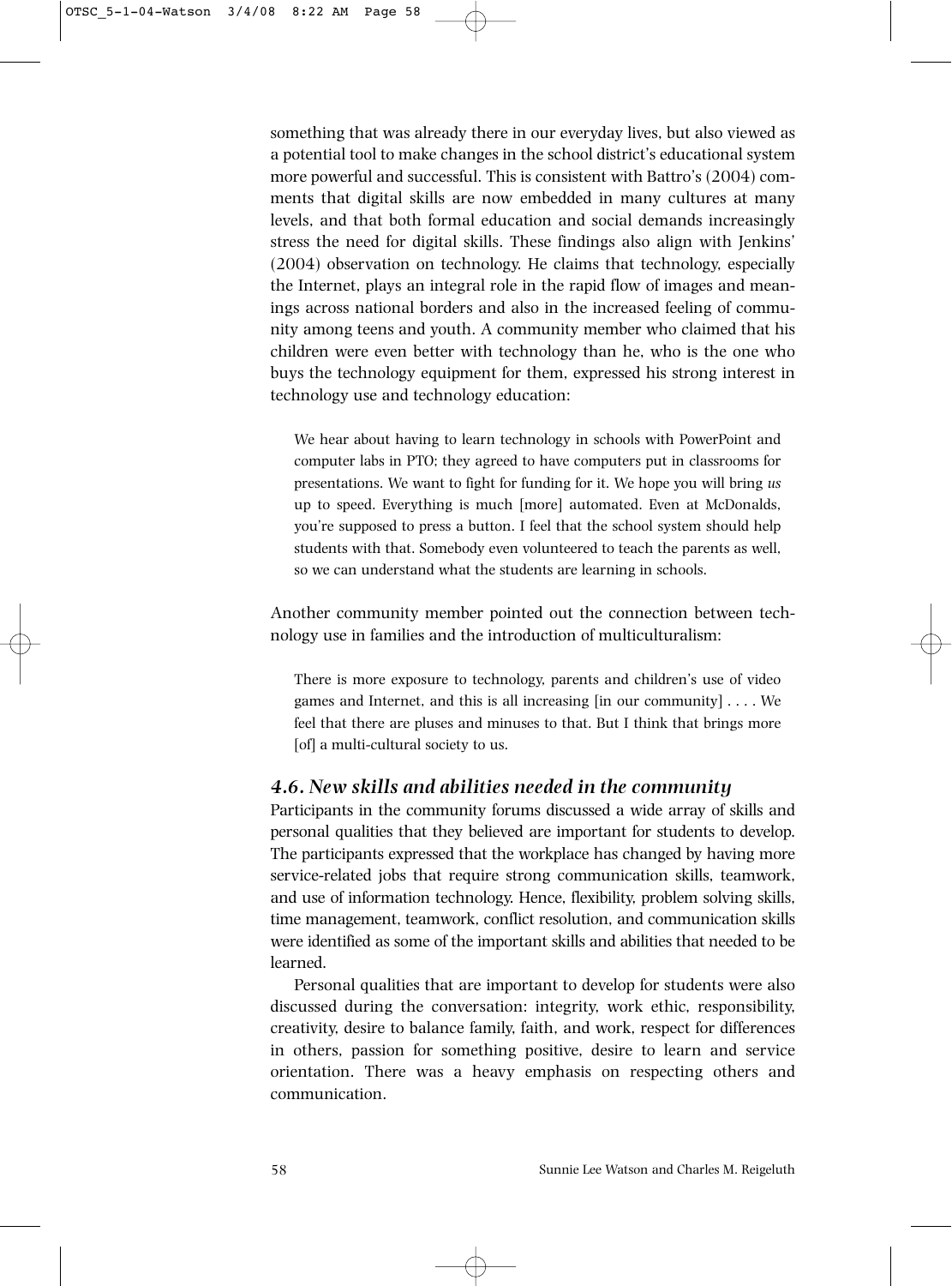It was very interesting to find that participants in the community forums discussed skills and personal qualities that were very much aligned with the six life skills Howard Gardner suggests (2004) for pre-collegiate education; although Gardener's skills were not mentioned in the forums. Gardner (2004) suggests six life skills that are critical in pre-collegiate education: (1) understanding of the global system, (2) ability to think analytically and creatively within disciplines, (3) ability to tackle problems and issues that do not respect disciplinary boundaries, (4) knowledge of other cultures and traditions, (5) knowledge of and respect for one's own cultural traditions, and finally, (6) fostering of hybrid or blended identities.

Parents strongly emphasised the importance of raising the expectations that we have for our students in our schools: 'We want to have them [involved] in team activities and socially develop. We really want to stress lower drop out [rates], higher expectations for jobs, and raise standards of expectations to get to better, higher level jobs'.

One participant pointed out a long list of skills that was indicative of other participants' responses: 'It's important to have good computer skills: multilingual, reading skills, communication skills, problem solving skills, life skills, and integrating skills where black people here [and] white people here and everybody [come] together'.

## *4.7. Emphasis on values and morals needed in the community*

The need for values and morals was another topic of discussion. The community members felt that the community was not quite the same as it used to be, a warm caring environment, due to the larger neighbourhoods and increasing workload for families. The members all seemed to agree that there was an urgent need to bring the community back together based on morals and values that are appropriate for the new society. They also pointed out the importance of traditional values of the community such as religion and authority. It seemed as if the community members were not only aware of the community undergoing drastic change, but also wanted to hold on to the traditional values they found useful in the past. These are some of the responses of the community members regarding the topic of values and morals in the community of Decatur Township:

They were stable back then. They were more involved with each other in the community and were more respectful before; the values are not being taught like they were. They don't help each other out like they used to before.

More violence. And slang is more accepted. One thing that I offered [to the group] was that family dinner was important in the past and [an] awful lot of stuff went around the dinner table, but not anymore.

We should have some more emphasis on religion. The children should have that as the base of the family.

The dollar sign isn't everything. We should know that.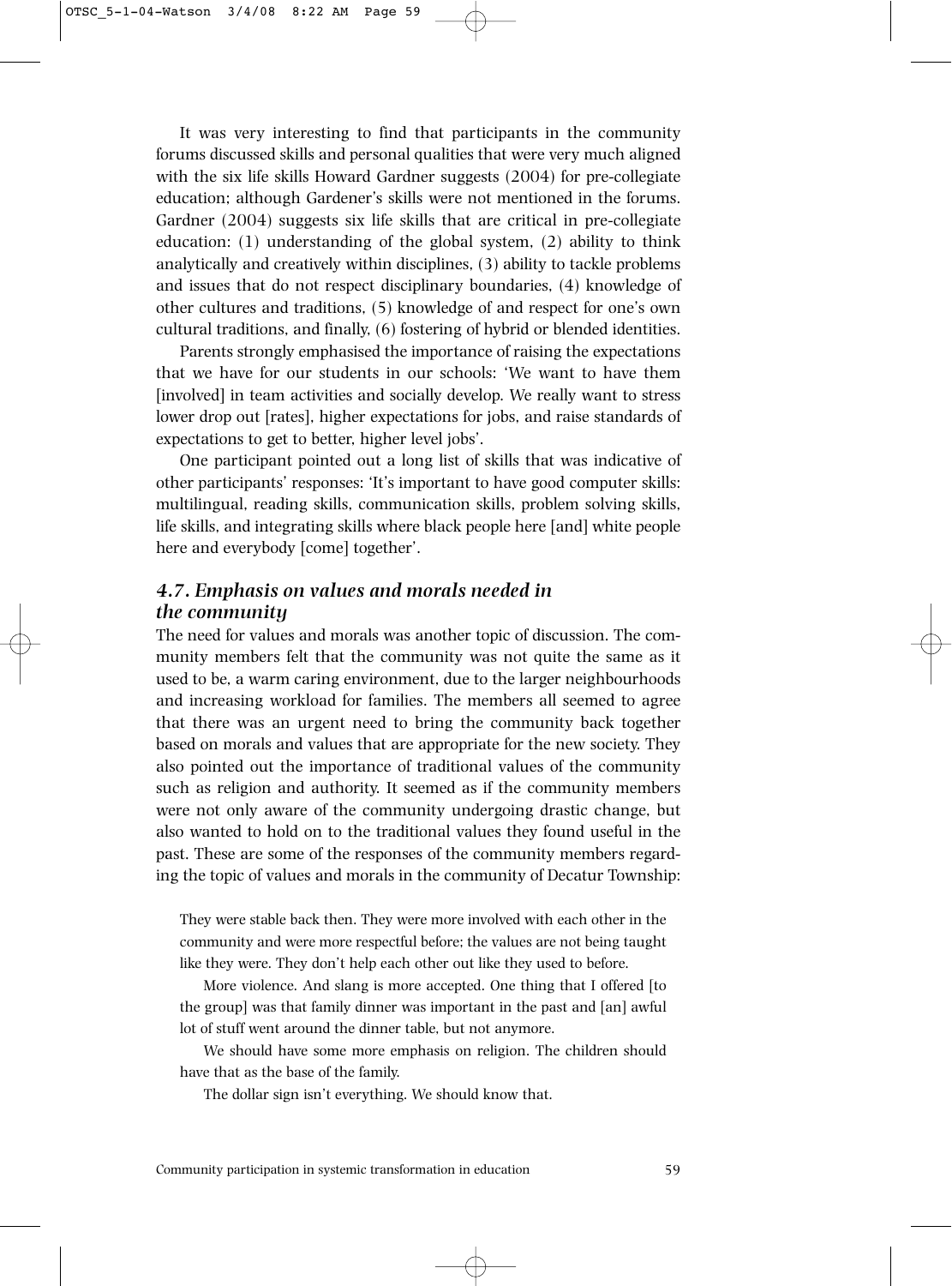## *4.8. New style of relationship and leadership in the community*

A new style of human relationships and leadership in the community was heavily discussed. Bass (1998) talks about transformational leadership where leaders motivate and stimulate their followers' thinking and are trusted, admired and respected. The community members' discussion of the change of leadership and relationships in schools and workplaces in the Decatur community was strongly aligned with Bass' (1998) notion of transformational leadership. They talked about how autocratic, centralised relationships were changing into team-based relationships in workplaces, and how caring, trusting leaderships were shown to be very much needed in society. They mentioned that in schools the administrators' and teachers' leadership styles were also changing, moving away from the centralised, autocratic leadership style. These ideas were applied to the family environment as well.

We think they [students] can be successful without being bound to traditional manners nowadays.

A focus on personality and teamwork . . . [is important], a lot of the work is based on teamwork now, training them early on to work in teams rather than having them say, here, we're doing it our way.

We should learn how to let things go a little bit, rather than having their [students] way all the time.

#### **5. Discussion**

## *5.1. Community members' mindsets and perspectives on educational change*

Our analysis of these community forums shows that the participants were reluctant to take an active role at first. Although these community members showed up to the community forums because they were interested in education and the school district, they were only answering questions that were being asked, not being proactive about giving input and suggestions. They didn't seem to be used to their ideas being heard by administrators and teachers. However, as the discussion moved along with encouragement of the facilitator emphasising the importance of the community members' input in school change, the community members' developed very different attitudes towards voicing their ideas and thoughts. The members who at first were very quiet began to demonstrate leadership; they offered suggestions and were outspoken and enthusiastic.

Possibly the most fundamental challenge in having community members' participate in change efforts is helping them change their mindsets about being involved in the school district's decision making process. Community members are usually reluctant to participate because they think they do not know enough, or that their opinions do not matter and will not be taken seriously. They first need to be persuaded that their voices will be taken seriously, and that their input will be valuable for the school district to advance towards a more effective and humane system.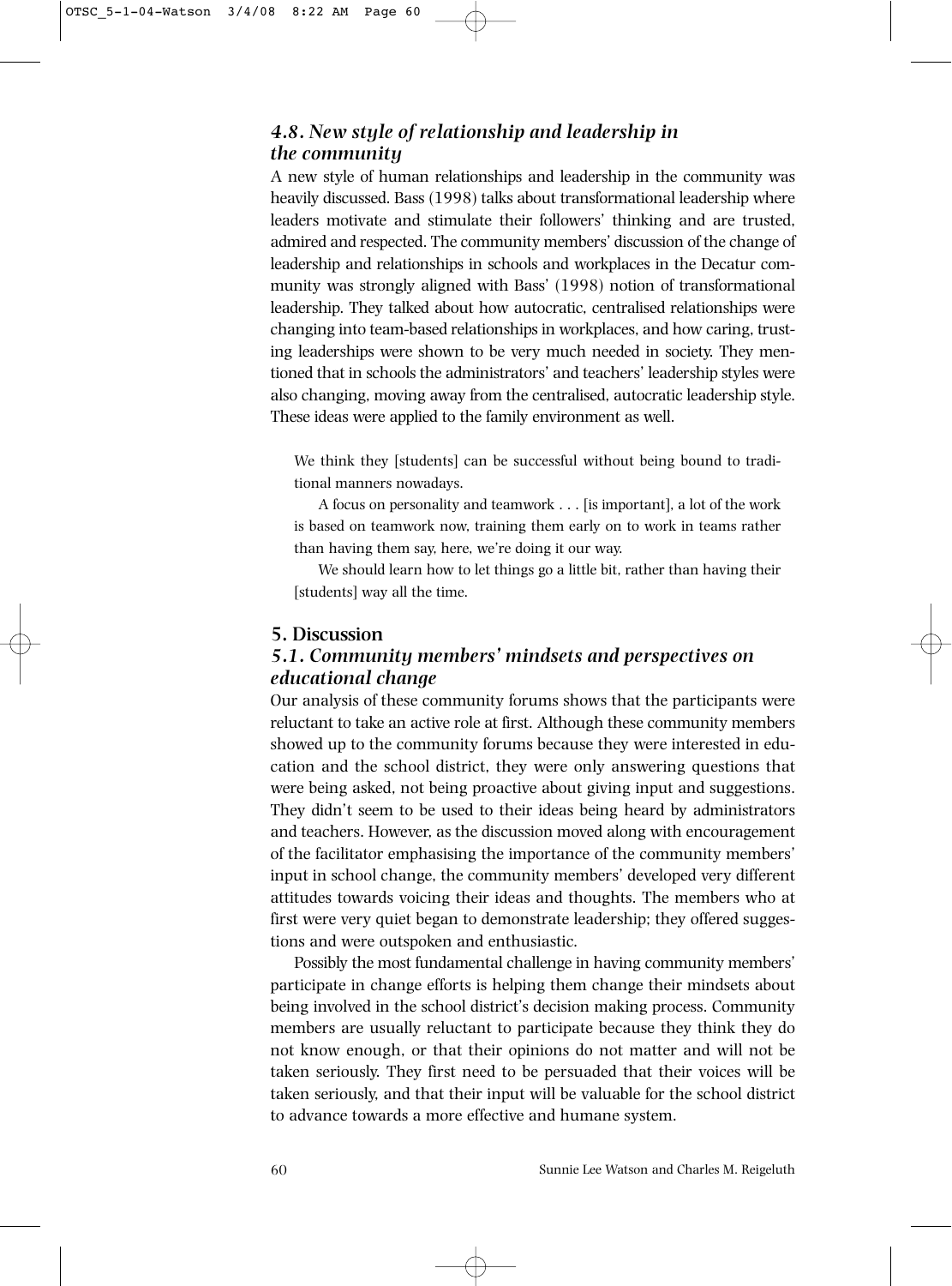The findings also showed that the community members were explicating their mindsets, value commitments, and ideologies about the community and its schools. Community members were very aware of the changing society and community, perhaps influenced somewhat by the presentation at the beginning of each forum. They pointed out the weaker sense of togetherness in the community, changes in family structures, and especially the emergence of diversity and different cultures in the community. The community members also talked about: the need for a balance between new and traditional values and morals due to changes in society; how a completely different style of leadership was needed in schools; the value of using technology in teaching and learning; and the need for customised, personalised instruction in the classrooms.

It seemed as if community members' mindsets were becoming more explicit through the conversations with other community members about these changes and needs. Community members would build upon each others' thoughts, and formulate a consensus on a topic. For example, a discussion about assessment led to a consensus on wide disapproval of standardised testing and how Indiana's standardised test, I-STEP, makes students focus on test-taking skills instead of critical thinking and creative abilities that are really needed in society. The participants stimulated each other's ideas and thoughts, acknowledged and identified problems with the current system, and came up with approaches.

### *5.2. Impact of community forums in the school district and transformation effort*

The community members' participation in the forums had a large impact on MSD Decatur and its district-wide systemic transformation effort, Journey Toward Excellence. The participants provided a great deal of information on what the 11 school buildings in Decatur should be like, the atmosphere and environment of the schools, the teaching of values in schools, and the schools' relationships with parents, families and the community. According to the community forum facilitators, 'The community members' ability to think "outside the box" and go beyond the current paradigm of education was impressive . . .'

The most important contribution of the community members in the six community forums was that they provided a comprehensive vision of where the school district should be headed. The participants' comments were all compiled and reported in the MSD Decatur newsletter, *Decatur Communicator,* in March of 2002, which was distributed to all parents in the school district. The comments and suggestions were also reported to the Leadership Team of the Journey Toward Excellence at a monthly meeting, and came to be the most important basis and source for the creation of the district's Vision-Mission-Beliefs Framework (formally adopted on 15th February 2005), which reflects the direction of the school district's transformation. The comments and suggestions were categorised and were included in sections of the Framework. Based on the community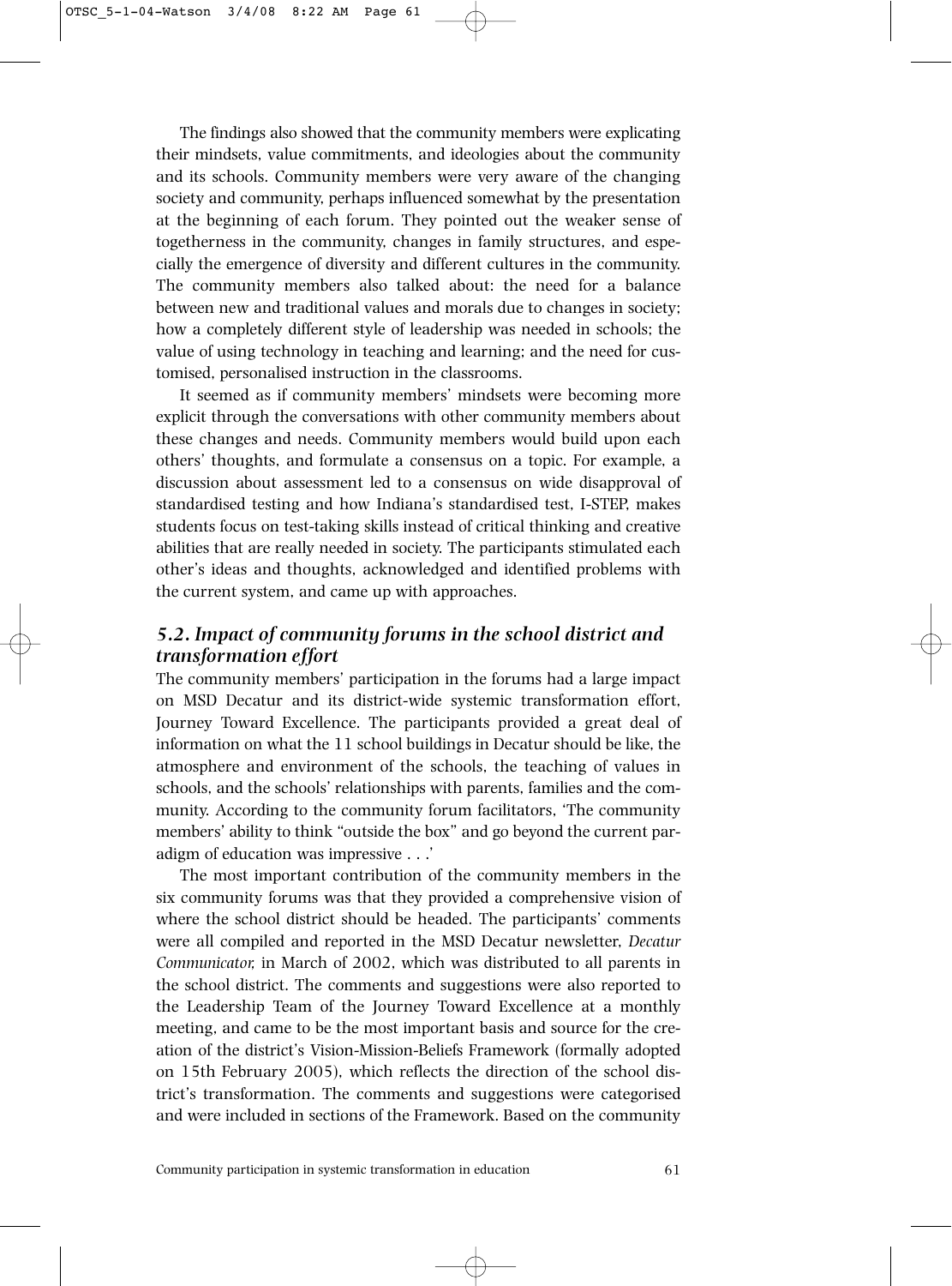forums, the school district took a year and a half to create the Framework, allowing all stakeholders to participate and give input during the process. If the Decatur experience is any indication, community members' involvement in community forums does have a significant impact in the later school district transformation activities.

The mission statement of this Framework illustrates much of what community members had brought up in the forums:

MSD of Decatur Township is an information-age school corporation committed to being learner centered. A focus on learning and continuous personal growth is promoted in a safe, respectful and caring environment characterized by high expectations. Learning Communities are the means to fostering collaboration and empowerment. Assessments, interventions and accommodations are used to meet the academic, social, emotional, physical, and developmental needs of all learners.

The vision, mission and beliefs are now posted in every classroom in Decatur.

#### **6. Summary and future research**

Community members are typically the least represented stakeholder group in most educational systemic transformation efforts. However, as shown in this particular case of community involvement in a district-wide systemic change effort, community involvement is most helpful for building grassroots community support and garnering input in order to achieve fundamental transformation in schools. The community's involvement in the MSD of Decatur Township reflects how important it is to harness the power of stakeholder ownership and to help community members communicate and participate in learning communities. And while this particular case is bound by its context as a transformation effort in the United States, it should have significant implications for other countries' educational systems, and this case supports the calls for broader community involvement in educational transformation and decision making.

To better utilise the power of community members' ownership in educational change, it is crucial to explore and learn more about ways to enhance community members' involvement in school district systemic transformation efforts. Creating additional tasks for which community members could volunteer and transforming participating community member groups into 'learning communities' are two things that should be further investigated. Encouraging and educating others may also enhance the sustainability of community involvement over the long period of a systemic transformation process. It is crucial to find ways to encourage community members to acknowledge this responsibility and share their thinking and progress with others.

#### **Works cited**

Ackoff, R.L. (1981), *Creating the Corporate Future*, New York: Wiley.

Alexander, P.A. and Murphy, P.K. (1993), 'The Research Base for APA's Learner-Centered Psychological Principals', in B.L. McCombs (Chair) (ed.), *Taking Research*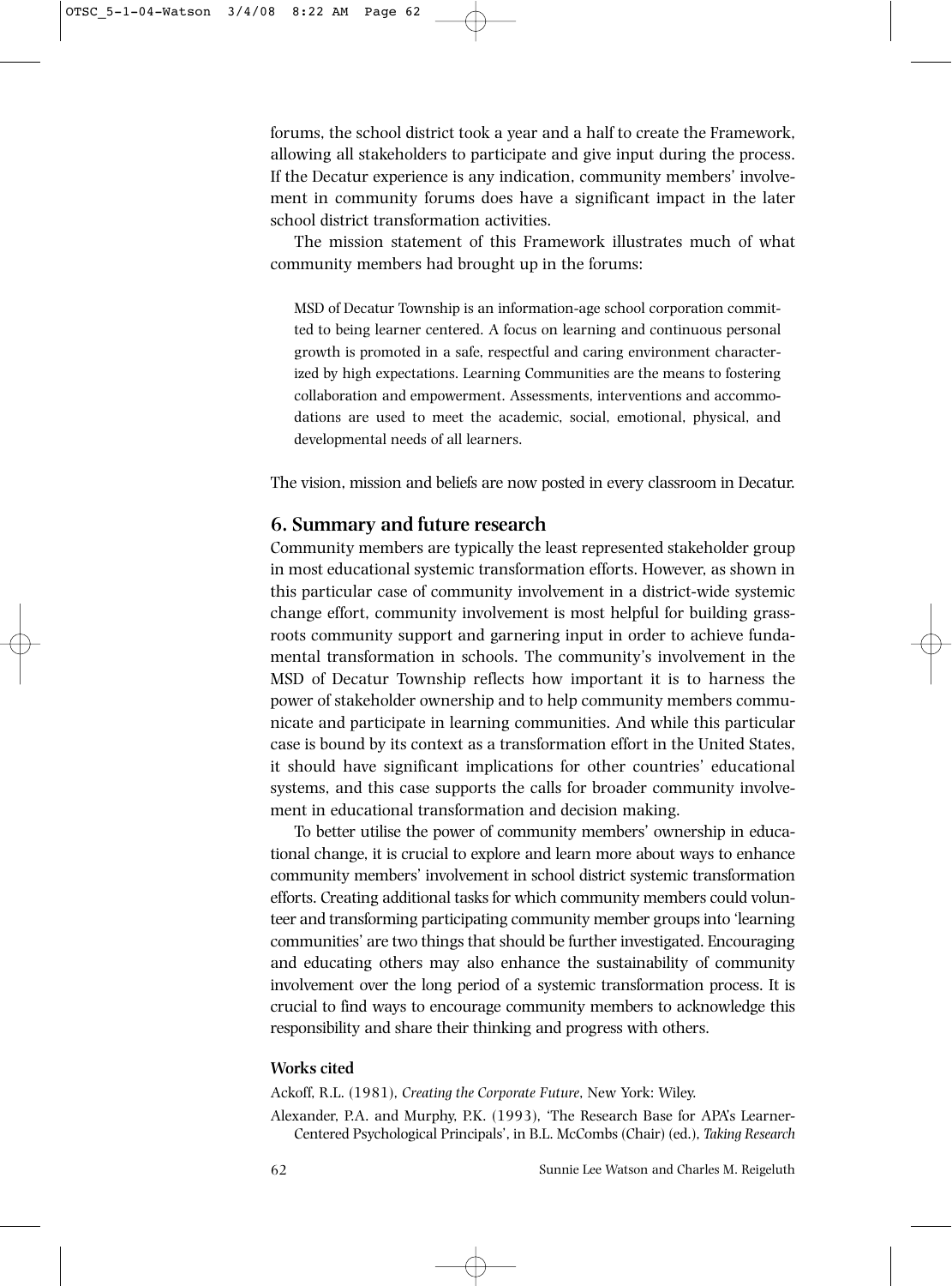*on Learning Seriously: Implications for Teacher Education*. Invited symposium at the Annual Meeting of the American Psychological Association, New Orleans, April 1994. American Psychological Association's Board of Educational Affairs, Center for Psychology in Schools and Education (1997), *Learner-Centered Psychological Principles,* Retrieved 26 December 2007 from 2005 American Psychological Association website: http://www.apa.org/ed/lcp2/lcp14.html.

Banathy, B.H. (1991), *Systems Design of Education: A Journey to Create the Future*, Englewood Cliffs, N.J.: Educational Technology.

——— (1992), 'The Prime Imperative: Building a Design Culture', *Educational Technology,* 32:6, pp. 33–35.

 $-$  (1992), A Systems View of Education. Concepts and Principles for Effective Prac*tice,* Englewood cliffs, NJ: Educational Technology.

- Bass, B.M. (1998), *Transformational Leadership: Industrial, Military, and Educational Impact*, Mahwah, NJ: Lawrence Erlbaum.
- Battro, A.M. (2004), 'Digital Skills, Globalization, and Education', in Suarez-Orozco, M. and Qin-Hilliard, D. (eds.), *Globalization: Culture and Education in the New Millennium,* Berkeley: University of California Press.
- Bertalanffy, L.V. (1968), *General Systems Theory,* New York: George Braziller.
- Bradford, J., Brown, A. and Cocking, R. (eds.), (1999), *How People Learn: Brain, Mind, Experience, and School,* Washington, D.C: National Academy Press.
- Burbules, N. and Torres, C.A. (eds.), (2000), *Globalization and Education: Critical Perspectives*, New York: Routledge.
- Caine, R.N. and Caine, G. (1997), *Education on the Edge of Possibility*, Alexandria, Virginia: Association for Supervision & Curriculum Development.
- Castles, S. and Miller, M. (2003), *The Age of Migration,* 3rd edn., New York: The Guilford Press.
- Charmaz, K. (2005), 'Grounded Theory in the 21st Century', in N.K. Denzin and Y.S. Lincoln (eds.), *The Sage Handbook of Qualitative Research*, 3rd edn., Thousand Oaks, California: Sage Publications.
- Checkland, P. and Scholes, J. (1990), *Soft Systems Methodology in Action,* New York: Wiley.
- Denzin, N.K. and Lincoln, Y.S. (2005), 'Introduction: The Discipline and Practice of Qualitative Research', in N.K. Denzin and Y.S. Lincoln (eds.), *The Sage Handbook of Qualitative Research*, 3rd edn. Thousand Oaks, California: Sage Publications.
- Duffy, F.M. (2002), *Step Up To Excellence; An Innovative Approach to Managing and Rewarding Performance in School Systems,* Lanham, Maryland: Scarecrow Press.
- Duffy, F.M., Rogerson, L.G. and Blick, C. (2000), *Redesigning America's Schools: A Systems Approach to Improvement*, Norwood, Mass.: Christopher-Gordon.
- Flood, R.L. (1990), 'Liberating Systems Theory: Toward Critical Systems Thinking', *Human Relations,* 43: 1, pp. 49–75.
- Fullan, M. (2001), *Leading in a Culture of Change*, San Francisco: Jossey-Bass.
- Gardner, H. (2004), 'How Education Changes', in Suarez-Orozco, M. and Qin-Hilliard, D. (eds.), *Globalization: Culture and Education in the New Millennium,* Berkeley: University of California Press.
- Habermas, J. (1973), *Theory and Practice* (trans. J. Viertel), Boston: Beacon.
- Jenlink, P.M., Reigeluth, C.M., Carr, A.A. and Nelson, L.M. (1996), 'An Expedition for Change', *TechTrends*, 41:1, pp. 21–30.
- Jenlink, P.M., Reigeluth, C.M., Carr, A.A. and Nelson, L.M. (1998), 'Guidelines for Facilitating Systemic Change in School Districts', *Systems Research and Behavioral Science*, 15: 3, pp. 217–233.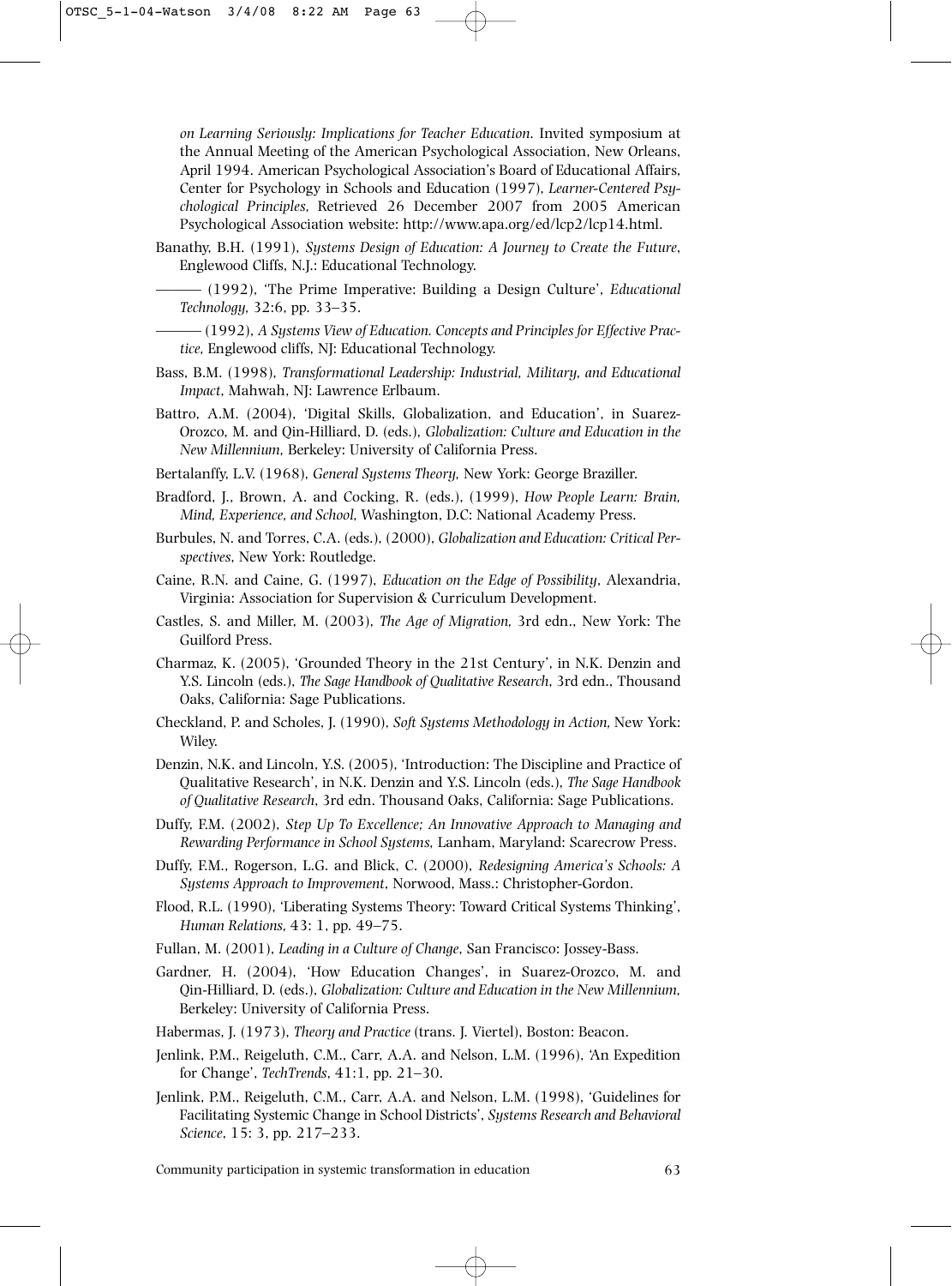- Lee, S. and Reigeluth, C.M. (2007), 'Community Involvement in Decatur's Journey Toward Excellence', in F.M. Duffy and P. Chance (eds.), *Communicating in Times of Great Change: The Role of Strategic Communication. Leading School Improvement Series,* Lanham, MD: Rowman & Littlefield Education.
- McCombs, B. and Whisler, J. (1997), *The Learner-Centered Classroom and School,* San Francisco, CA: Jossey-Bass.
- Nelson, H.G. and Stolterman, E. (2003), *The Design Way,* Englewood Cliffs, New Jersey: Educational Technology.
- Reigeluth, C.M. (1993), 'Principles of Educational Systems Design', *International Journal of Educational Research,* 19: 2, pp. 117–131.
- (1997), 'Educational Standards: To Standardize or to Customize learning? *Phi Delta Kappan,* 79, pp. 202–206.
- (1999), 'What is Instructional-Design Theory?', in C.M. Reigeluth (ed.), *Instructional-Design Theories and Models: A New Paradigm of Instructional Theory*, Mahwah, NJ: Lawrence Erlbaum Associates, pp. 5–29.
- ——— (2006), 'A Leverage Emergent Approach to Systemic Transformation', *TechTrends* 50: 2, pp. 46.
- Senge, P. (1994), *The Fifth Discipline: The Art and Practice of the Learning Organization,* New York: Doubleday.
- Senge, P., Cambron-McCabe, N., Lucas, T., Smith, B., Dutton, J. and Kleiner, A. (2000), *Schools that Learn: A Fifth Discipline Fieldbook for Educators, Parents, and Everyone Who Cares About Education*, Toronto, Canada: Currency.
- Squire, K.D. and Reigeluth, C.M. (2000), 'The Many Faces of Systemic Change', *Educational Horizons,* 78: 3, pp. 145–154.
- Suarez-Orozco, C.A.M.S.-O. (2002), *Children of Immigration,* New York: The Guilford Press.
- Suarez-Orozco, M. and Qin-Hilliard, D. (eds.), (2004), *Globalization: Culture and Education in the New Millennium,* Berkeley: University of California Press.
- Toffler, A. (1984), *The Third Wave*, New York, New York: Bantam.
- Tyack, D.B. and Cuban, L. (1995), *Tinkering Toward Utopia: A Century of Public School Reform*, Cambridge, Mass.: Harvard University Press.
- U.S. Department of Education. National Center for Education Statistics (2003), May, The Educational System in the United States: Case Study Findings. Washington, DC: U.S. Government Printing Office.
- Watson, S.L., Watson, W. and Reigeluth, C. M. (2008), Systems design for change in education and training. *Handbook of Research for Educational Communications and Technology*. Association for Educational Communication and Technology, Springer.

#### **Suggested citation**

Watson, S., & Reigeluth, C. (2008), 'Community members' perceptions on social, cultural changes and its implication for educational transformation in a small school district', *Journal of Organisational Transformation and Social Change* 5: 1, pp. 45–65, doi: 10.1386/jots.5.1.45/1

#### **Contributor details**

Dr. Charles Reigeluth holds a B.A. in Economics from Harvard University and a Ph.D. in Instructional Psychology from Brigham Young University. He taught high school science for three years and has been a Professor in the Instructional Systems Technology Department at Indiana University since 1988. Dr. Reigeluth's work has focused on developing knowledge about methods of instruction and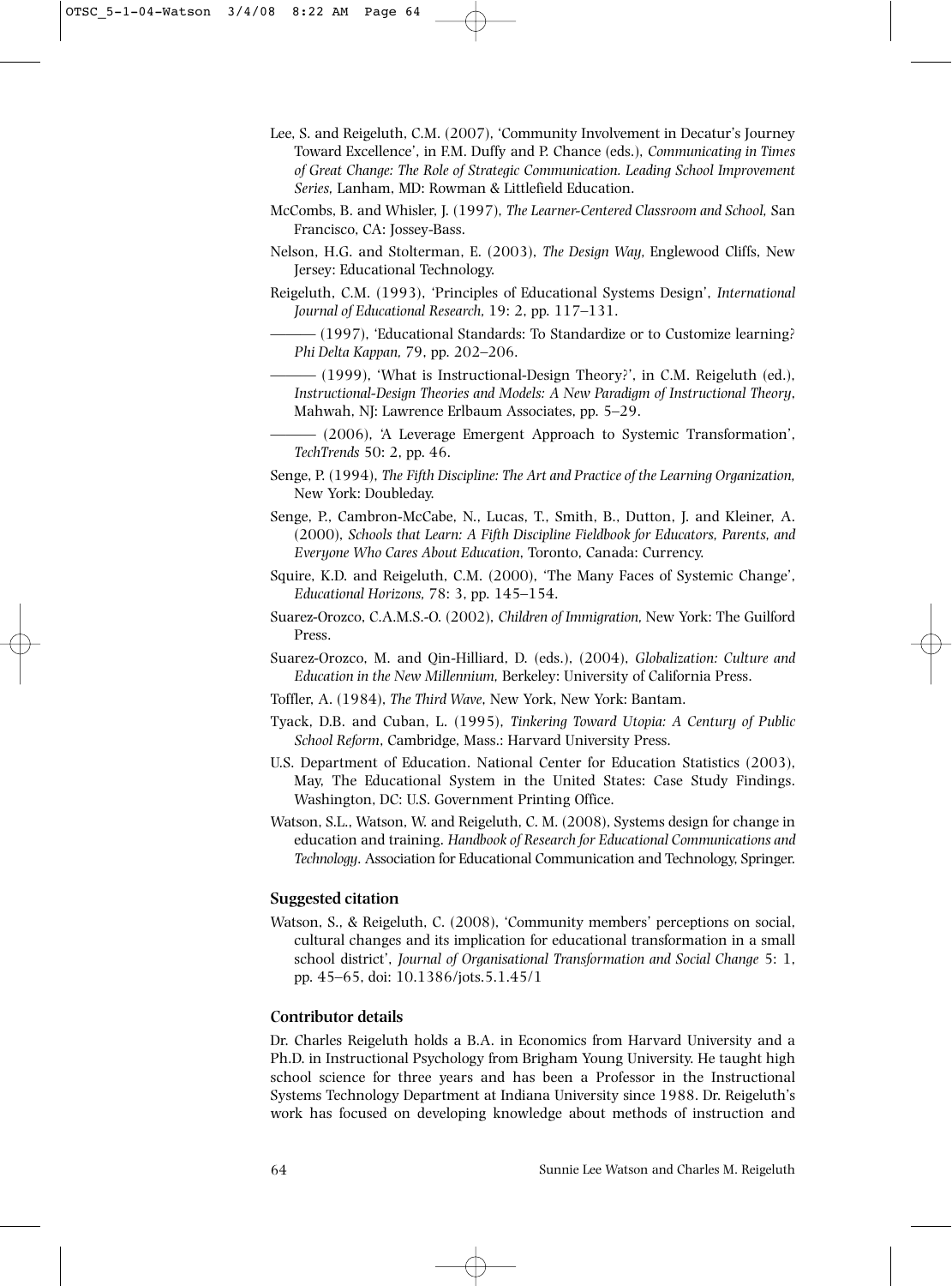methods of helping schools and their communities to engage in successful systemic transformation processes. He is currently working with the Metropolitan School District of Decatur Township located in Indianapolis, Indiana, on a systemic transformation process titled 'Journey Toward Excellence' by employing his design theory for systemic transformation. Contact: Charles M. Reigeluth, Professor, Instructional Systems Technology, Indiana University, 201 North Rose Ave. W.W. Wright Education Building, room 2236, Bloomington, IN, 47405, USA.

E-mail: reigelut@indiana.edu

Sunnie Lee Watson is an Associate Instructor in the Instructional Systems Technology Department at Indiana University. She has a Master's degree in Instructional Systems Technology and is currently pursuing her dual major doctorate in the department of Educational Policy Studies and the department of Instructional System Technology at Indiana University. Prior to coming to Indiana University, she worked as a high school teacher of English and developed educational software for P-16 students. She has also worked in human resources development for such companies as McDonalds, Walgreens, and Accenture as a contractor with WisdomTools, Inc. Currently, she is working with Dr. Charles Reigeluth on a systemic transformation process 'Journey Toward Excellence' at the Metropolitan School District of Decatur Township located in Indianapolis, Indiana, as a transformation support team member. Contact: Sunnie Lee Watson, Doctoral Student, Instructional Systems Technology/Educational Policy Studies, Indiana University, 10420 Hickory Hill Drive, Indianapolis, IN, 46234, USA.

E-mail: suklee@indiana.edu